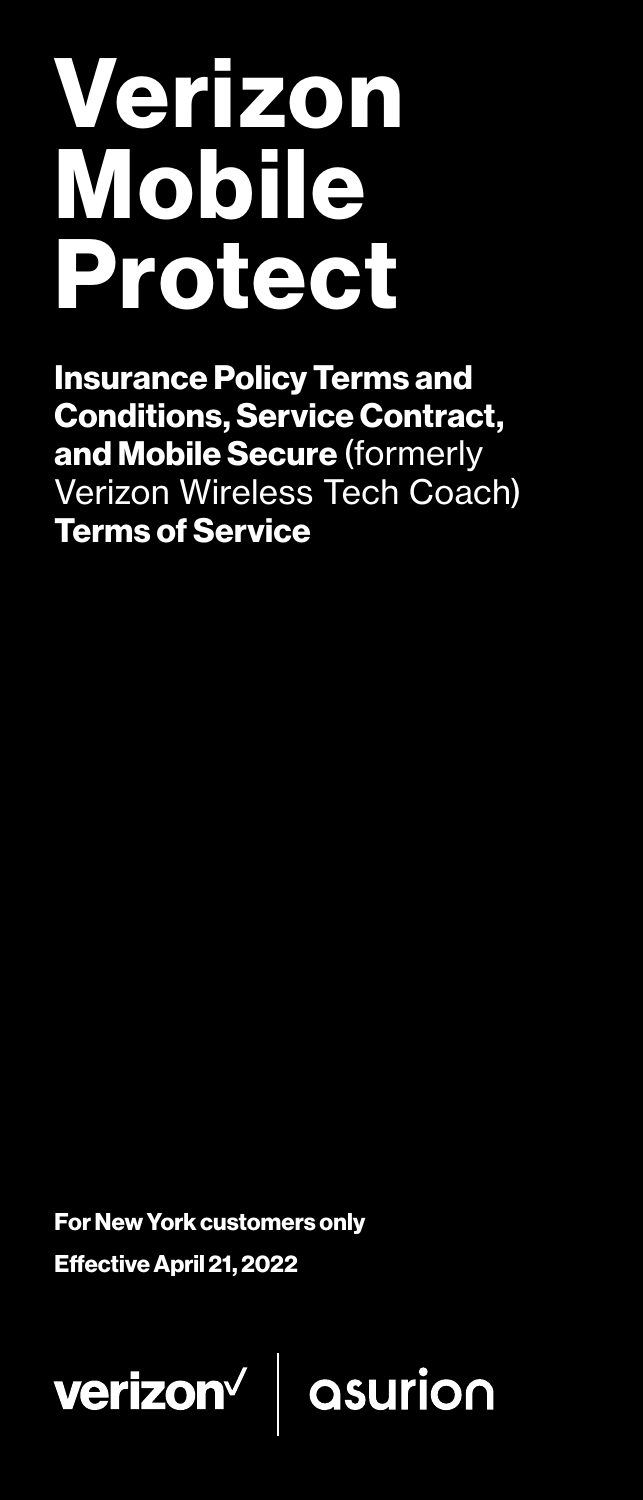## Summary of Key Terms and Conditions

Verizon Mobile Protect (single device coverage) consists of the following products (each of which is available separately): Wireless Phone Protection (WPP)<sup>1</sup>, Verizon Extended Warranty (EW)<sup>2</sup> and Mobile Secure.

| <b>Verizon Mobile Protect</b>                                                                                |                                                                                                                                                                                     |  |  |  |
|--------------------------------------------------------------------------------------------------------------|-------------------------------------------------------------------------------------------------------------------------------------------------------------------------------------|--|--|--|
| Coverage                                                                                                     | Loss, theft, damage<br>and post-warranty<br>malfunctions                                                                                                                            |  |  |  |
| <b>Monthly Charge</b>                                                                                        |                                                                                                                                                                                     |  |  |  |
| <b>Single Device</b><br>Tier 1 Smartphones and<br>Watches*                                                   | \$17                                                                                                                                                                                |  |  |  |
| Tier 2 Smartphones, Watches<br>and Tablets*                                                                  | \$17                                                                                                                                                                                |  |  |  |
| Tier 3 Smartphones, Watches,<br>Tablets and Basic Phones*                                                    | \$14                                                                                                                                                                                |  |  |  |
| Multi-Device<br>For accounts with<br>3-10 eligible devices                                                   | \$50 per account for<br>coverage on up to 3<br>registered lines, \$11.40<br>per additional line**<br>(up to 7 lines max)                                                            |  |  |  |
| Insurance (WPP) Claim Limit in 12 months<br>(excluding cracked screen repair claims, which<br>are unlimited) |                                                                                                                                                                                     |  |  |  |
| Device claim maximum - \$400 or \$3,000,<br>depending on device.                                             |                                                                                                                                                                                     |  |  |  |
| <b>Single Device</b>                                                                                         | 3                                                                                                                                                                                   |  |  |  |
| <b>Multi-Device (MD)</b>                                                                                     | 3 registered lines<br>share 9 claims                                                                                                                                                |  |  |  |
| <b>Additional Coverage</b><br>(for 7 lines max)                                                              | 3 shared claims/<br>additional line                                                                                                                                                 |  |  |  |
|                                                                                                              | For MD customers, after<br>12 months claim-free on<br>a line, that registration<br>will automatically<br>reopen and be available<br>to be used with another<br>line on the account. |  |  |  |

#### Wireless Phone Protection (WPP)<sup>1</sup> Insurance

| Coverage                                                           | Loss, theft and damage                                                                                                                                                                                                  |  |  |
|--------------------------------------------------------------------|-------------------------------------------------------------------------------------------------------------------------------------------------------------------------------------------------------------------------|--|--|
| <b>Monthly Charge</b>                                              |                                                                                                                                                                                                                         |  |  |
| <b>Tier1Smartphones</b><br>and Watches                             | \$7.25                                                                                                                                                                                                                  |  |  |
| Tier 2 Smartphones,<br><b>Watches and Tablets</b>                  | \$6.00                                                                                                                                                                                                                  |  |  |
| Tier 3 Smartphones,<br>Watches, Tablets and<br><b>Basic Phones</b> | \$4.25                                                                                                                                                                                                                  |  |  |
| Insurance (WPP)<br>Replacement<br><b>Deductibles</b>               | \$19/\$49/\$99/\$149/\$229,<br>depending on device type                                                                                                                                                                 |  |  |
| <b>Cracked Screen</b><br>Repair <sup>3</sup> Deductible            | \$29 (available for select<br>smartphones and subject to<br>parts availability)                                                                                                                                         |  |  |
| <b>Verizon Extended Warranty (EW)<sup>2</sup></b>                  |                                                                                                                                                                                                                         |  |  |
| Coverage                                                           | Unlimited repairs and<br>replacement devices provided<br>for post-warranty malfunctions.<br>Includes battery replacements<br>for battery malfunctions (for<br>select smartphones and subject<br>to parts availability). |  |  |
| <b>Monthly Charge</b>                                              | \$4.15                                                                                                                                                                                                                  |  |  |
| Extended<br><b>Warranty Fees</b>                                   | \$0 for repairs<br>\$49 replacement fee.<br>Applicability determined at point<br>of claim based on device type.                                                                                                         |  |  |
| <b>Mobile Secure</b>                                               |                                                                                                                                                                                                                         |  |  |
| <b>Description</b>                                                 | Premium tech support with<br>digital security features and<br>device optimization. All devices<br>on Verizon Mobile Protect<br>MD accounts have access to<br>Mobile Secure.                                             |  |  |
| <b>Monthly Charge</b>                                              | Tier 1 and Tier 3 \$5.60,<br>Tier 2 \$6.85 (single line);<br>\$15.35 (for account)                                                                                                                                      |  |  |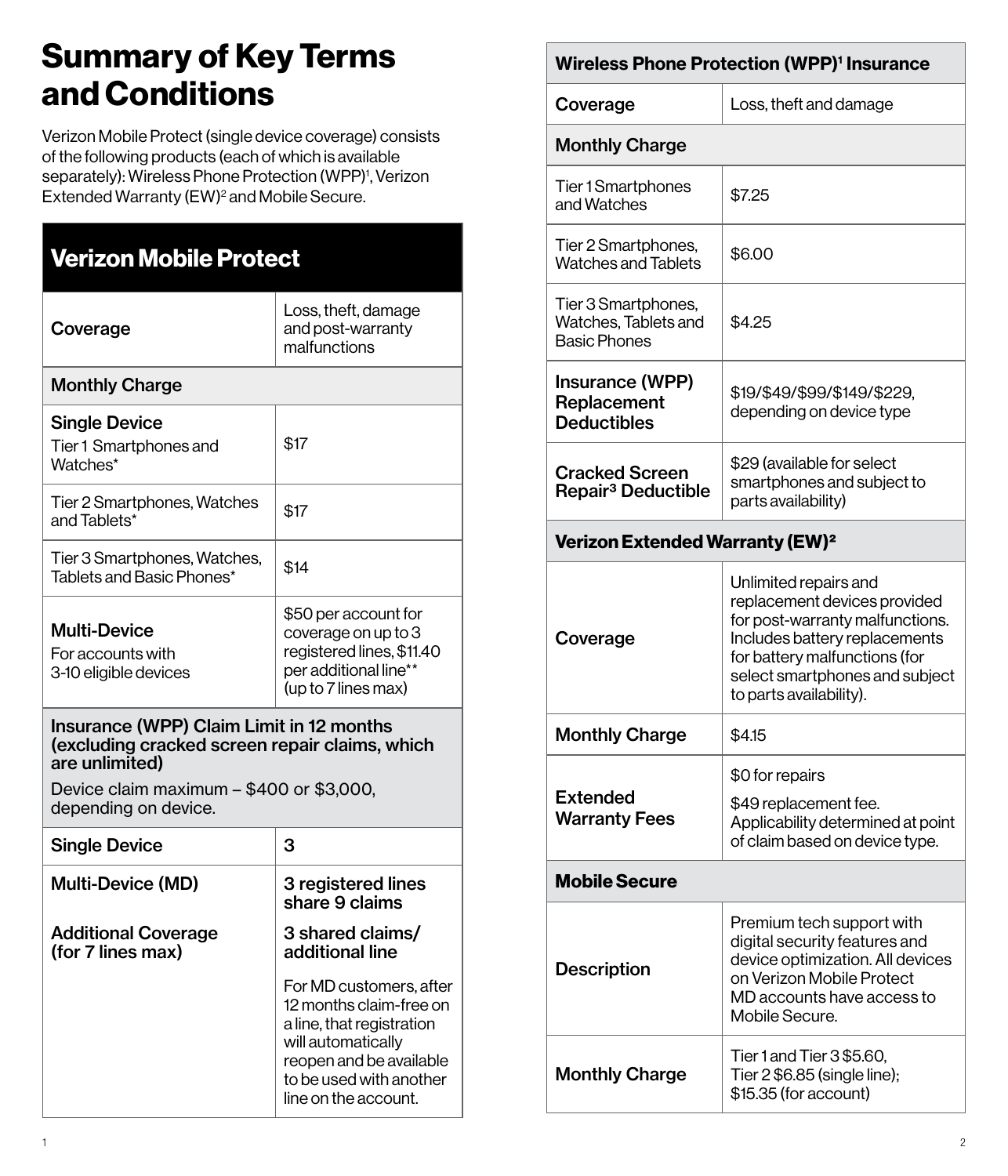## Additional Information

| <b>Cancellation Policy</b> | All device protection options<br>automatically renew each<br>month unless canceled, and are<br>billed directly to your wireless<br>account. You can cancel your<br>coverage at any time and<br>receive a prorated refund of your<br>monthly fee. We may cancel<br>your coverage or change terms<br>by giving you prior written notice<br>as required by law. |
|----------------------------|--------------------------------------------------------------------------------------------------------------------------------------------------------------------------------------------------------------------------------------------------------------------------------------------------------------------------------------------------------------|
| Replacement<br>Devices     | Claims may be fulfilled with<br>new or refurbished equipment<br>and may be the same model<br>or another model of like kind<br>and quality. Replacement<br>equipment may contain original<br>or non-original replacement<br>parts. Colors, features and<br>accessory compatibility are not<br>guaranteed.                                                     |

#### All applicable taxes and surcharges extra.

- For information about your device model Tier, see the "Insurance Deductible Amounts" table in this document, go to phoneclaim.com/Verizon or call 1-888-881-2622.
- \*\* Regardless of device type.
- <sup>1</sup> Lost, stolen or damaged device replacements are provided by Wireless Phone Protection (WPP), which is insurance coverage underwritten in Georgia, by LM General Insurance Company (Boston, MA); in Indiana, by Indiana Insurance Company (Boston, MA); in New Jersey, by Liberty Mutual Mid-Atlantic Insurance Company (Boston, MA), and in all other states, Liberty Insurance Underwriters Inc. (Boston, MA) or one of its insurance company affiliates; in Florida, WPP includes coverage for post-warranty defects (device replacement deductible and claim limit apply). Asurion Insurance Services, Inc. (in California, Agent License #0B35141; in Iowa, Agent License #1001000131), is the Agent and provides the claims servicing under this program.
- <sup>2</sup> Replacement or repair for post-warranty malfunctions is provided under Verizon Extended Warranty. Repairs are available for select smartphones, in select locations, subject to parts and technician availability. Eligibility for repair will be determined at the point of Extended Warranty claim. If a repair option is not available for your model smartphone, you will be offered a replacement device and the Extended Warranty \$49 replacement fee will be waived. Verizon Extended Warranty is not available in Florida or for Florida customers. In Florida, extended warranty coverage is provided by the insurance program (device replacement deductible and claim limit apply).
- <sup>3</sup> Select smartphones that only have a cracked front screen are eligible for cracked screen repair (smartphones with damage to the back glass or other damaged components beyond front glass are not eligible for cracked screen repair). Subject to parts availability, in select locations, which are subject to change at any time. Repairs are performed by an Asurion-certified technician and come with a 12-month limited warranty. Eligibility for cracked screen repair will be determined at time of claim approval. Visit phoneclaim.com/verizon to check current device eligibility. This benefit is provided by Wireless Phone Protection.

## Just for Clarity

Replacement Devices. It is our goal to provide you with a replacement device that is the same color and has the same features, but this cannot be guaranteed. If the same make and model you claim is not available, a similar make and model will be substituted. Your replacement device could be new or refurbished and may contain original or nonoriginal replacement parts. You may also receive standard accessories with lost or stolen claims.

Covered Accessories. The following accessories are covered at the time of loss: one standard battery (attached to the wireless device at the time of loss), and one standard home charger. In addition to the foregoing, the following accessories are covered for wearable devices: one standard wrist band (attached to device at time of loss) of like kind and quality to the band received at time of purchase (not to include bands purchased separate from the watch).

Cracked Screen Repair. Select smartphones that only have a cracked front screen are eligible for cracked screen repair (smartphones with damage to the back glass or other damaged components beyond front glass are not eligible for cracked screen repair). Subject to parts availability, in select locations, which are subject to change at any time. Repairs are performed by an Asurion-certified technician and come with a 12-month limited warranty. Eligibility for cracked screen repair will be determined at time of claim approval. Visit phoneclaim.com/verizon to check current device eligibility. This benefit is provided by Wireless Phone Protection.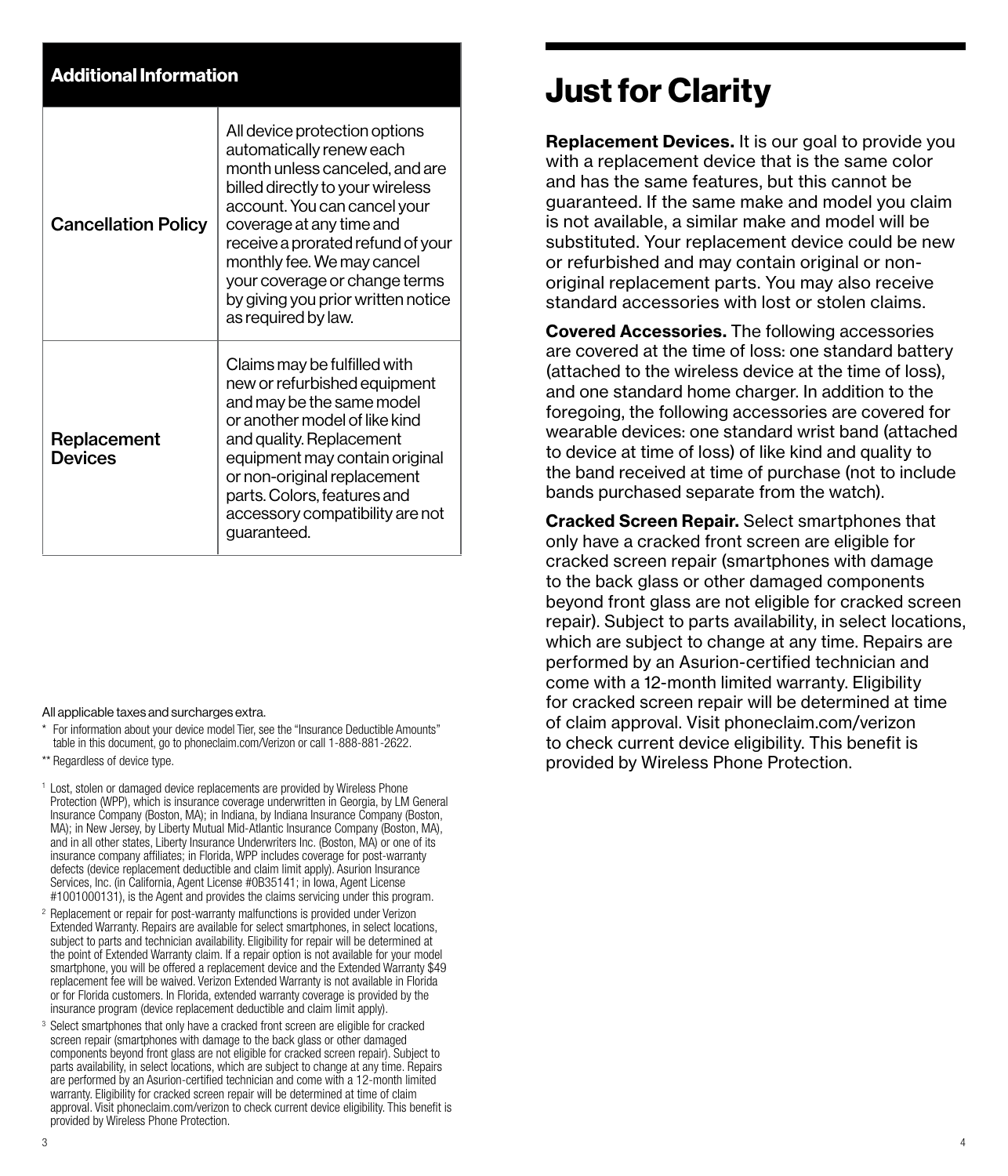#### Filing a Claim:

For lost, stolen or damaged devices: phoneclaim.com/verizon

## **Or, give us a call:**

Loss, theft or damage: 1.888.881.2622 While traveling internationally: 1.615.647.3364

#### Post-warranty defects or battery replacement: 1.800.922.0204

For Florida customers: 1.888.881.2622

All claims must be filed within 90 days of incident.

Optional Insurance Coverage: You don't need to purchase insurance coverage to activate your Verizon service.

**Duplication of Coverage:** You may already have coverage under your homeowners insurance or other means.

Sales Representative Qualification: Unless otherwise licensed, Verizon sales representatives are not qualified or authorized to evaluate the adequacy of your existing insurance coverages.

Questions regarding this program should be directed to Liberty Insurance Underwriters Inc.'s licensed agent, Asurion Insurance Services, Inc. at 1.888.881.2622. Once your eligibility is verified, the monthly fee will be added to your wireless bill.

Insurance Exclusions and Limitations: Coverage contains limitations and exclusions including: loss or damage caused by governmental authority; nuclear hazard; war; delay or loss of use; electrical and mechanical breakdown; dishonest or criminal acts; obsolescence; recall or design defect; cosmetic damage; covered under warranty; late claims; programming; repair work; virus; voluntary parting; intentional loss or damage; pollution; fees or charges; failure to mitigate; and vermin. See terms and conditions for full list of exclusions and limitations.

Non-Return Fee: If you receive a replacement device, your original device must be returned to us (unless it has been lost or stolen) using the prepaid shipping label provided with your replacement device. Under the insurance program, a Non-Return Fee based on the cost of the claim to Liberty Insurance Underwriters Inc. may be charged for your failure to return your original device. Under the Verizon Extended Warranty, a Non-Return Fee of up to the full retail price of the replacement device may be charged for your failure to return your original device.

New York Producer Compensation: Verizon Wireless Services, LLC ("Producer") has a limited license to sell wireless communications equipment insurance in New York (license #942643) and will be paid a portion of your monthly premium by Liberty Insurance Underwriters Inc. ("Insurer"). The Producer will be compensated by the Insurer if you purchased the insurance. The Producer's compensation may vary based on the product you purchased. For more information about compensation, please ask your sales representative.

**Fraud:** Any person who, knowingly and with intent to injure, defraud or deceive any insurer, files a statement of claim or an application containing any false, incomplete or misleading information is guilty of insurance fraud. In Florida, such conduct is a felony of the third degree.

Binding Arbitration: WHILE WE TRY AND RESOLVE DISPUTES, THE INSURANCE POLICY CONTAINS A MANDATORY BINDING ARBITRATION PROVISION THAT REQUIRES THE SUBMISSION OF ALL DISPUTES (EXCEPT WHERE EXPRESS STATE EXEMPTIONS ARE PROVIDED) TO ARBITRATION IN ACCORDANCE WITH THE PROVISIONS SET FORTH IN SECTION G.1. OF THE POLICY.

The Arbitration Agreements do not prevent you from informing federal, state or local agencies of any dispute. If you do not agree to submit disputes to binding and individual arbitration, or you do not agree to any other provision of the Arbitration Agreements, you should not enroll in Wireless Phone Protection products.

Electronic Communications: If you have provided or in the future provide your email or other electronic address to Verizon, Asurion or its partners involved in administering this program may send you program Terms and Conditions and legal notices through electronic means. These communications will be sent to the last electronic address Verizon has on file, unless prohibited by state law. If an email address is not provided, this information will be mailed to you. Legal notices will not be sent to New York residents via email.

Covered Property: Your coverage applies to the device being used on your mobile number (for Verizon Mobile Protect Multi-Device, coverage applies to devices you have registered for coverage). If you change devices, your deductible or premium could change. Please see the sample list of devices in this brochure. Device Protection coverage follows the mobile number that is enrolled on your account.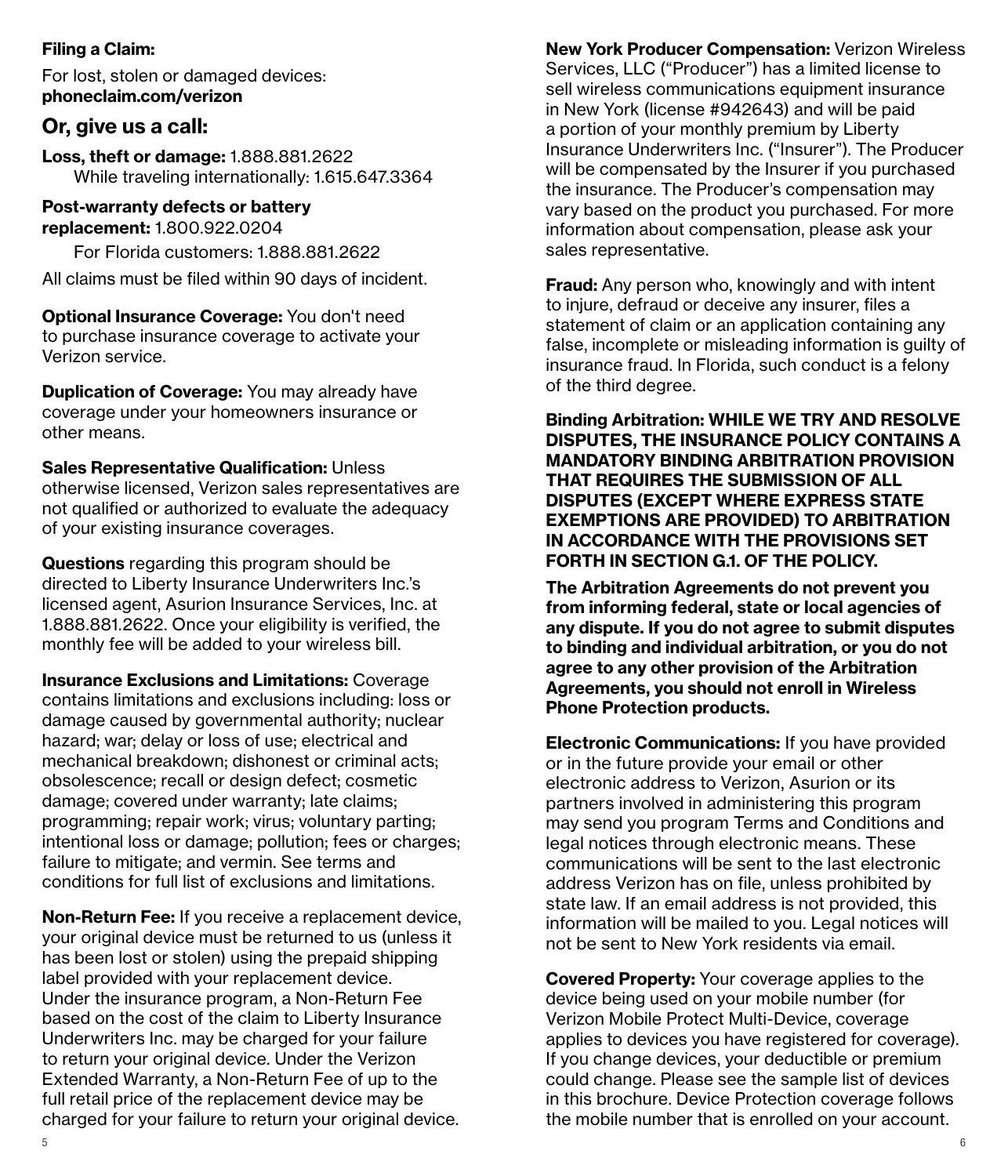#### For Residents of California, Indiana, Maryland, and Illinois

Consumer hotlines in your state for the California Department of Insurance is 1-800-927-HELP (4357); for the State of Indiana Department of Insurance is 1-800-622-4461; and for the Maryland Department of Insurance is 1-800-492-6116. The Illinois Department of Insurance can be contacted by mail at 320 W. Washington St., Springfield, IL 62767, by phone at (877) 527-9431 or online at https://mc.insurance.illinois.gov/messagecenter.nsf (online form) or https://insurance.illinois.gov/ Complaints/PropertyCasualtyComplaintForm.pdf (printable format).

For Washington residents only, we may change the insurance terms and conditions with at least 30 days' notice, and we may only cancel for the following reasons and notice: (i) 15 days for fraud or material misrepresentation in obtaining coverage or the presentation of a claim; (ii) 10 days for nonpayment; (iii) immediately for no longer having active service with Verizon or exhausting your aggregate claim limit; or (iv) 30 days based on a determination by Verizon or the Agent that the program should no longer be offered. We will not increase the premium or deductible or restrict coverage more than once in any 6 month period but will provide to each Washington policyholder a 30 day advance written notice of any premium or deductible increase.

## Insurance (WPP) Replacement Deductible Amounts

## For select devices

**\$229**

**\$99**

This deductible schedule may be changed from time to time, as some devices may be moved to a different tier during the term of enrollment.

## Tier 1 Smartphones and Watches

Apple® iPhone® 11, iPhone® 11 Pro, iPhone® 11 Pro Max, iPhone® 12, iPhone® 12 Mini, iPhone® 12 Pro, iPhone® 12 Pro Max, iPhone® 13, iPhone® 13 Pro, iPhone® 13 Pro Max, iPhone® 8 Plus 256 GB, iPhone® X, iPhone® XR, iPhone® XS, iPhone® XS Max, Samsung Galaxy Note 10 Plus, Samsung Galaxy Note 20 5G, Samsung Galaxy Note 20 Ultra 5G, Samsung Galaxy Note 8, Samsung Galaxy Note 9, Samsung Galaxy S10, Samsung Galaxy S10 Plus, Samsung Galaxy S10e, Samsung Galaxy S20 5G, Samsung Galaxy S20 Plus 5G, Samsung Galaxy S20 Ultra 5G, Samsung Galaxy S21 5G, Samsung Galaxy S21 Plus 5G, Samsung Galaxy S21 Ultra 5G, Samsung Galaxy S8 Plus, Samsung Galaxy S9 Plus

## Tier 2 Smartphones, Watches and Tablets

iPhone® 6, iPhone® 6s, iPhone® 7 (32 GB, 128 GB), iPhone® 8 (64 GB, 128 GB), iPhone® SE, iPhone® SE 2020 (64 GB, 128 GB), Apple® Watch 3 GPS+Cellular (38MM, 42MM) Aluminum, Apple® Watch 4 GPS+Cellular (40mm) Aluminum, Apple® Watch 5 GPS+Cellular (40mm) Aluminum, Apple® Watch SE 2021 GPS+Cellular (40mm, 44mm), Kyocera DuraForce Pro 2 64 GB, Motorola MOTO Z3, Motorola MOTO Z4, Motorola One 5G UW 128 GB, Samsung Galaxy A42 5G 128 GB, Samsung Galaxy A50 64 GB, Samsung Galaxy A51 128 GB, Samsung Galaxy Watch 3 (41mm, 45mm), Samsung Galaxy Watch (42mm, 46mm), Samsung Galaxy Watch Active2 (40mm, 44mm)

All deductibles are nonrefundable, and per approved claim.

If you don't see your device, go to phoneclaim.com/Verizon or call 1-888-881-2622. \$69 deductible tier does not apply to any device models at this time but may be used in the future.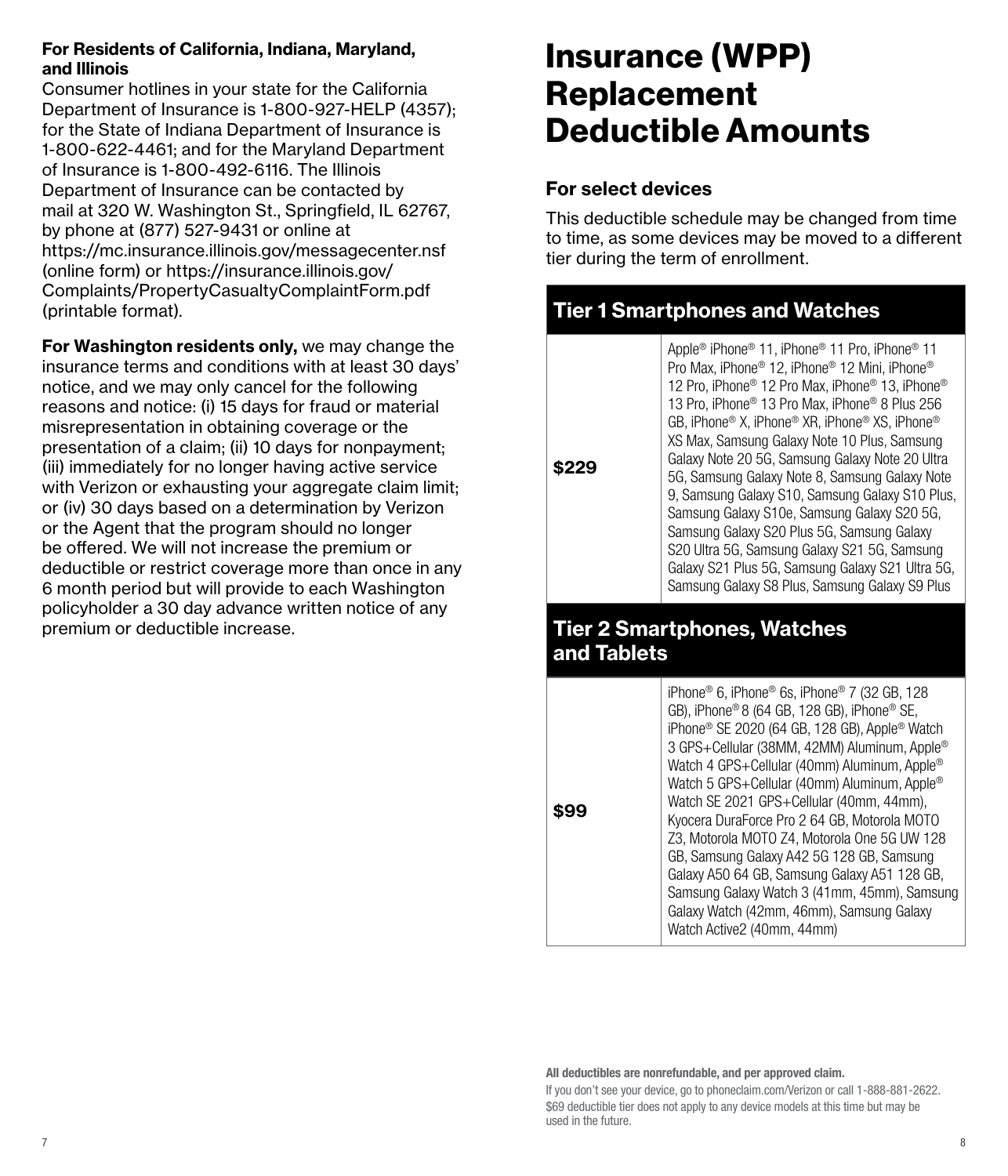| \$149                                                      | iPad <sup>®</sup> 10.2" 128 GB (2020), iPad <sup>®</sup> 2017 128 GB,<br>iPad <sup>®</sup> 6 9.7" 128 GB (2018), iPad <sup>®</sup> 64 GB (2021)<br>Wi-Fi+Cellular, iPad® 7th Generation 128 GB, iPad®<br>Air (16 GB, 32 GB, 64 GB), iPad <sup>®</sup> Air 2 (16 GB, 32<br>GB, 64 GB), iPad <sup>®</sup> Air 3 64 GB, iPad <sup>®</sup> Mini 2 (16 GB,<br>32 GB, 64 GB), iPad <sup>®</sup> Mini 5 64 GB, iPhone® 6 Plus,<br>iPhone <sup>®</sup> 6s Plus, iPhone <sup>®</sup> 7 Plus (32 GB, 128 GB),<br>iPhone® 8 256 GB, iPhone® 8 Plus (64 GB, 128 GB),<br>iPhone <sup>®</sup> SE 2020 256 GB, Apple® Watch 4 44MM<br>(GPS+Cellular) Aluminum, Apple® Watch 5 44mm<br>(GPS+Cellular) Aluminum, Apple® Watch 5 Nike 44mm<br>(GPS+Cellular), Apple® Watch 6 40mm (GPS+Cellular)<br>Aluminum, Google Pixel 2 64 GB, Google Pixel 4A 5G<br>UW 128 GB, LG G6, LG G7 ThinQ 64 GB, LG Velvet<br>5G 128 GB, Motorola Moto Z Force, Motorola Moto<br>Z2 Force, Nokia 8 V 5G UW 64 GB, Samsung Galaxy<br>A51 5G 128 GB, Samsung Galaxy A71 5G 128 GB,<br>Samsung Galaxy S20 FE 5G UW 128 GB, Samsung<br>Galaxy S6 (32 GB, 64 GB), Samsung Galaxy S7 32 GB,<br>Samsung Galaxy S7 Edge 32 GB, Samsung Galaxy S8<br>64 GB, Samsung Galaxy S9 64 GB, iPad <sup>®</sup> Air (2020),<br>iPad <sup>®</sup> Pro 10.5, iPad <sup>®</sup> Pro 11" (2018, 2020, 2021),<br>iPad <sup>®</sup> Pro 12.9" (2018, 2020, 2021), iPad <sup>®</sup> Pro<br>9.7, Samsung Galaxy Tab S7 5G 128 GB, Samsung |  |  |
|------------------------------------------------------------|------------------------------------------------------------------------------------------------------------------------------------------------------------------------------------------------------------------------------------------------------------------------------------------------------------------------------------------------------------------------------------------------------------------------------------------------------------------------------------------------------------------------------------------------------------------------------------------------------------------------------------------------------------------------------------------------------------------------------------------------------------------------------------------------------------------------------------------------------------------------------------------------------------------------------------------------------------------------------------------------------------------------------------------------------------------------------------------------------------------------------------------------------------------------------------------------------------------------------------------------------------------------------------------------------------------------------------------------------------------------------------------------------------------------------------------------------------------------------|--|--|
|                                                            | Galaxy Tab S7 Plus 5G 128 GB                                                                                                                                                                                                                                                                                                                                                                                                                                                                                                                                                                                                                                                                                                                                                                                                                                                                                                                                                                                                                                                                                                                                                                                                                                                                                                                                                                                                                                                 |  |  |
| <b>Tier 3 Smartphones, Watches, Tablets</b><br>Raeic Dhona |                                                                                                                                                                                                                                                                                                                                                                                                                                                                                                                                                                                                                                                                                                                                                                                                                                                                                                                                                                                                                                                                                                                                                                                                                                                                                                                                                                                                                                                                              |  |  |

## and Basic Phones

| S19 | Alcatel Go Flip V, Kyocera Cadence, Kyocera Dura XV<br>Extreme With Camera, Kyocera Dura XV LTE, Motorola<br>Moto G Power 64 GB, Motorola Moto G7 Power 32<br>GB, Novatel Wireless MiFi 6620L, Novatel Wireless<br>MiFi 8800L, Orbic Speed 4G, Samsung Galaxy A01<br>16 GB, Samsung Galaxy A02 32 GB, Samsung Galaxy<br>A10e 32 GB, Samsung Galaxy A20 32 GB, Samsung<br>Galaxy J3 V (2018), Samsung Galaxy J7 V, Samsung<br>Galaxy J7 V 2. Verizon Gizmo Watch 2 |
|-----|-------------------------------------------------------------------------------------------------------------------------------------------------------------------------------------------------------------------------------------------------------------------------------------------------------------------------------------------------------------------------------------------------------------------------------------------------------------------|
| 549 | iPad <sup>®</sup> 10.2" 32 GB (2020), iPad <sup>®</sup> 5th Generation<br>32 GB, iPad® 6 9.7" 32 GB (2018), iPad® 7th<br>Generation 32 GB, Samsung Galaxy Tab S5e<br>10.5" 64 GB, LG GPad 5 10.1 32 GB, Samsung<br>Galaxy Tab A 8 32 GB (2019), Samsung Galaxy TAB<br>A 8.4 32 GB, Samsung Galaxy Tab E, Samsung<br>Galaxy Tab E 8.0 32 GB                                                                                                                        |

## Cracked Screen Repair

Deductible  $| $29$ 

NOTE: Repair is available on select smartphones, subject to parts availability. To check availability, go to phoneclaim.com/Verizon.

The Asurion® and Verizon® trademarks and logos are the property of Asurion, LLC and Verizon Trademark Services, LLC, respectively. All rights reserved. Apple, Apple Watch, iPad, iPad Air, iPad mini, iPad Pro and iPhone are trademarks of Apple Inc. DROID is a trademark of Lucasfilm Ltd. and its related companies. Used under license. All other trademarks, service marks, and product brands that appear herein are the property of their respective owners. Asurion, LLC and Verizon Trademark Services, LLC are not affiliated with, or sponsored or endorsed by, any of the respective owners of the other trademarks appearing herein.

### TEXAS IMPORTANT NOTICE

To obtain information or make a complaint:

You may contact the Texas Department of Insurance to obtain information on companies, coverages, rights or complaints at 1.800.252.3439.

You may write the Texas Department of Insurance: P.O. Box 149104 Austin, TX 78714-9104 Fax: 512.490.1007 Web: www.tdi.texas.gov Email: ConsumerProtection@tdi.texas.gov

PREMIUM OR CLAIM DISPUTES: Should you have a dispute concerning your premium or about a claim, you should contact the agent or company first. If the dispute is not resolved, you may contact the Texas Department of Insurance.

## ATTACH THIS NOTICE TO YOUR POLICY: This

notice is for information only and does not become a part or condition of the attached document.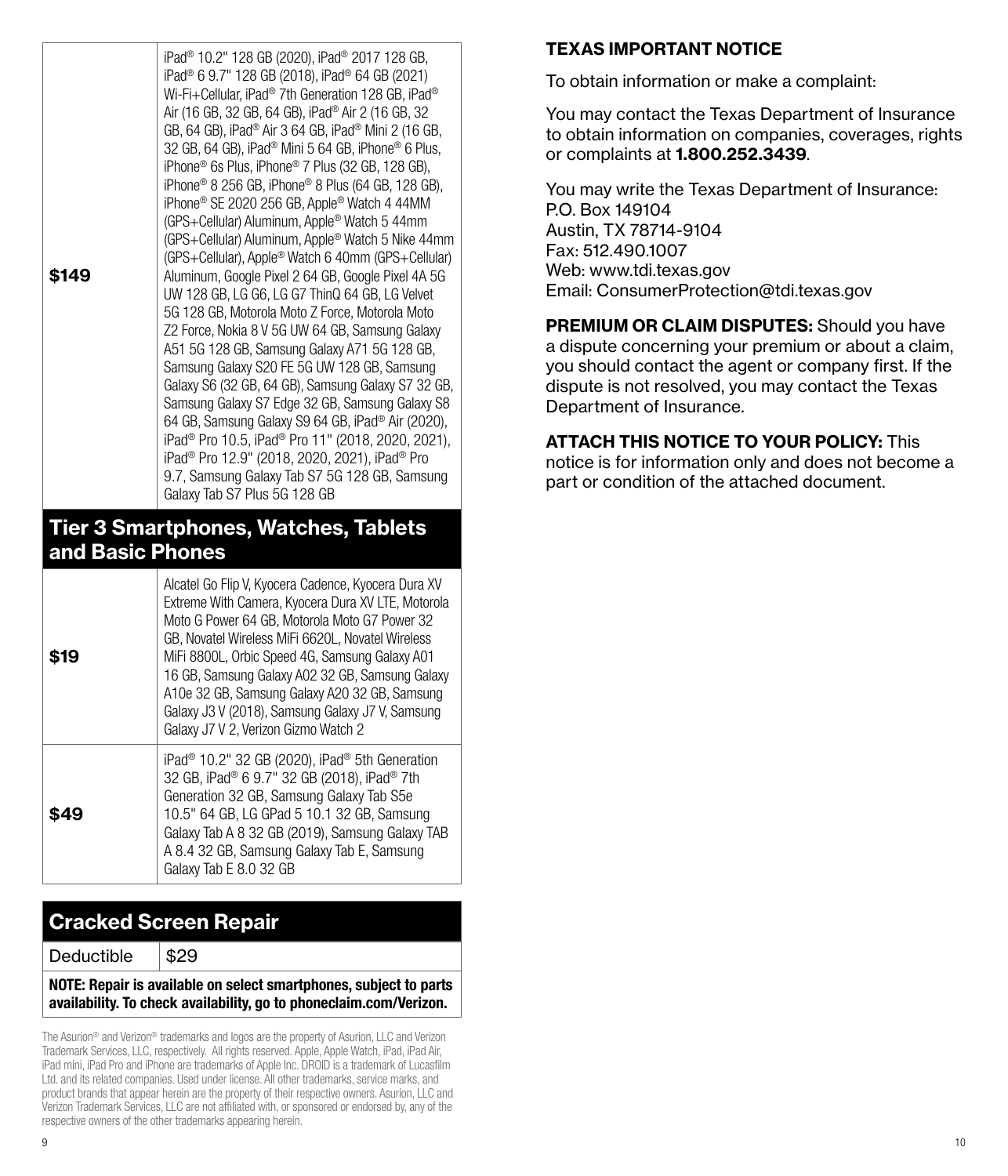Wireless Communications Equipment Coverage Insurance Policy By: in Georgia, LM General Insurance Company, in Indiana, Indiana Insurance Company, in New Jersey, Liberty Mutual Mid-Atlantic Insurance Company, and in all other states, Liberty Insurance Underwriters Inc., or one of its insurance company affiliates.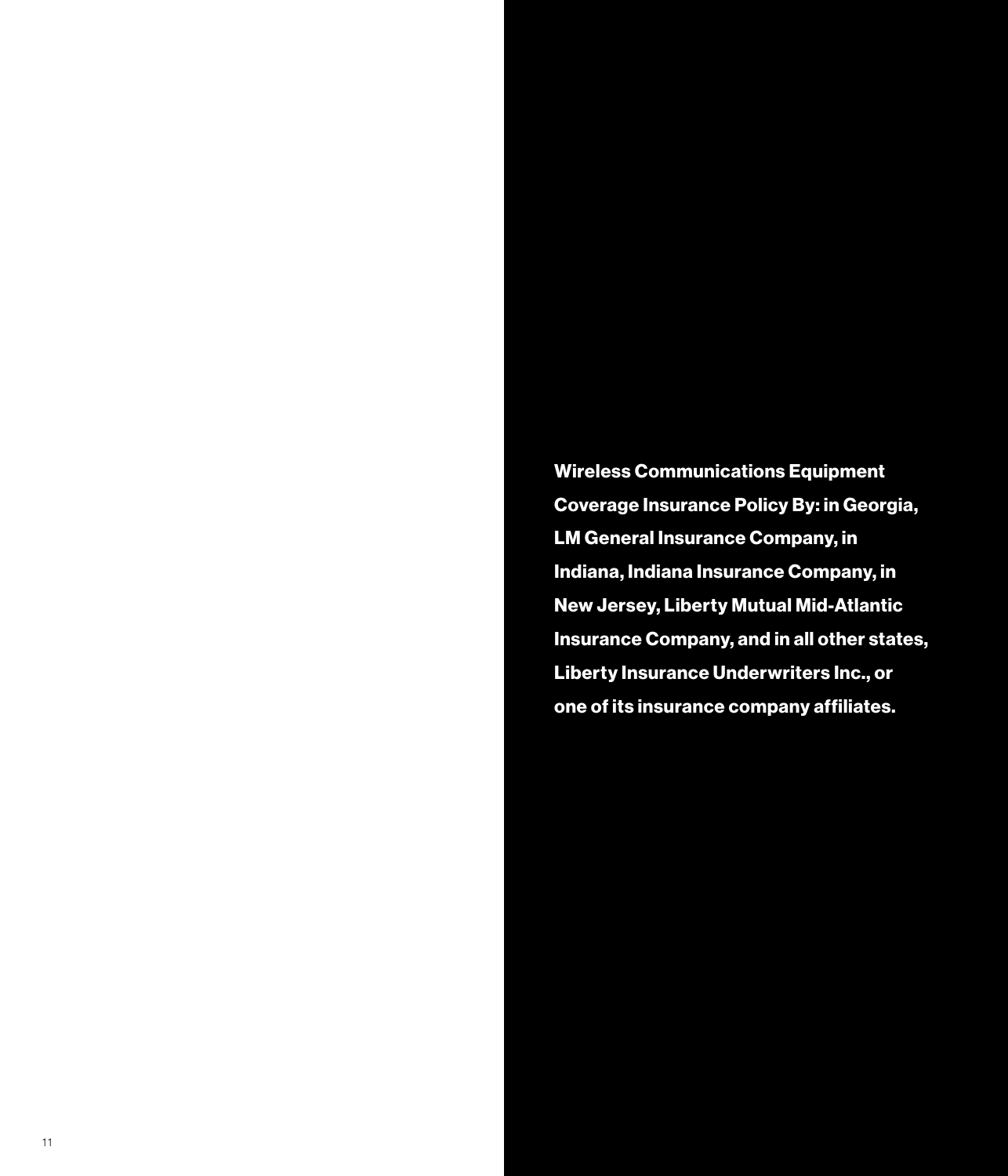## WIRELESS COMMUNICATIONS EQUIPMENT COVERAGE INSURANCE POLICY

Various provisions in the policy restrict coverage. Read the entire policy carefully to determine rights, duties and what is and is not covered.

The words "we," "us" and "our" refer to the insurer on the Declaration Page of the policy that is providing coverage, in Georgia, LM General Insurance Company, in Indiana, Indiana Insurance Company, in New Jersey, Liberty Mutual Mid-Atlantic Insurance Company, and in all other states, Liberty Insurance Underwriters Inc., or one of its insurance company affiliates.

The terms "you" and "your" mean, as the context requires, the First Named Insured or any Additional Insured or both.

The word "Agent" refers to Asurion Insurance Services, Inc.

The term "Authorized Service Center" means the service center providing repair and replacement services on our behalf.

The term "Wireless Service Provider" means Verizon Wireless, who is the First Named Insured, providing the Covered Property.

## A. COVERAGE

In exchange for premium paid when due, we agree to provide the coverage as stated in this policy on a month to month basis, provided that any covered damage or loss to the Covered Property is sustained while your coverage is in effect.

## 1. Who Is Covered

#### a. First Named Insured

The First Named Insured is Verizon Wireless for its interest in Covered Property.

#### b. Additional Insureds

The First Named Insured has the right to request Additional Insured status for a customer for his or her interest in the Covered Property which he, she or it owns (references herein to "Insured" refer collectively to "First Named Insured" and "Additional Insured"). Requests for coverage for Additional Insureds are subject to our approval.

(1) Line Based Coverage provides coverage for Covered Property in use on a specific enrolled mobile number active on the account for wireless communication service with the Wireless Service Provider.

For devices with multiple-SIM capability, two (2) separate enrolled mobile numbers that are active on the account for wireless communication service with the Wireless Service Provider may be in use on the same Covered Property.

(2) Account Based Coverage provides coverage for Covered Property in use on the mobile numbers that: (1) are active on the Additional Insured's enrolled account for wireless communication service with the Wireless Service Provider; and (2) have been registered for coverage by the Additional Insured as described in Section A.2 below.

When an enrolled mobile number is removed from the Additional Insured's account with the Wireless Service Provider, coverage ceases immediately for any Covered Property associated with or in use on that mobile number, unless the Covered Property has multiple-SIM capability and is also in use on a separate enrolled mobile number.

## 2. Covered Property

Covered Property means only the mobile wireless communications equipment as follows:

#### a. If you have subscribed to Line Based Coverage:

Covered Property means the wireless device owned by you for which: 1) the unique identification number (International Mobile Equipment Identity (IMEI)), Electronic Serial Number (ESN), or Mobile Equipment ID (MEID) of such wireless device is reflected in the records of the Wireless Service Provider at the time your coverage initially became effective; and 2) for which outgoing airtime usage has been logged with the Wireless Service Provider on the account after coverage became effective; unless you have logged outgoing airtime on a different wireless phone immediately prior to the time of loss, in which case such wireless device becomes the Covered Property so long as: i) such wireless device is owned by you and you provide us proof of ownership and ii) airtime usage was logged on such device on the account with the Wireless Service Provider immediately prior to the time of loss.

## b. If you have subscribed to Account Based

**Coverage:** When you enroll in Account Based Coverage (for multiple devices), unless you enroll in additional coverage, you receive three (3) enrolled mobile numbers (i.e., three units of coverage), each of which can be registered to one (1) mobile telephone number in use on your account with the Wireless Service Provider. To register one (1) of your mobile numbers to an available registered line, you must register it with Asurion.

When you register a mobile number on an enrolled account under an available registered line, the device in use on the registered mobile telephone becomes Covered Property so long as the device: a)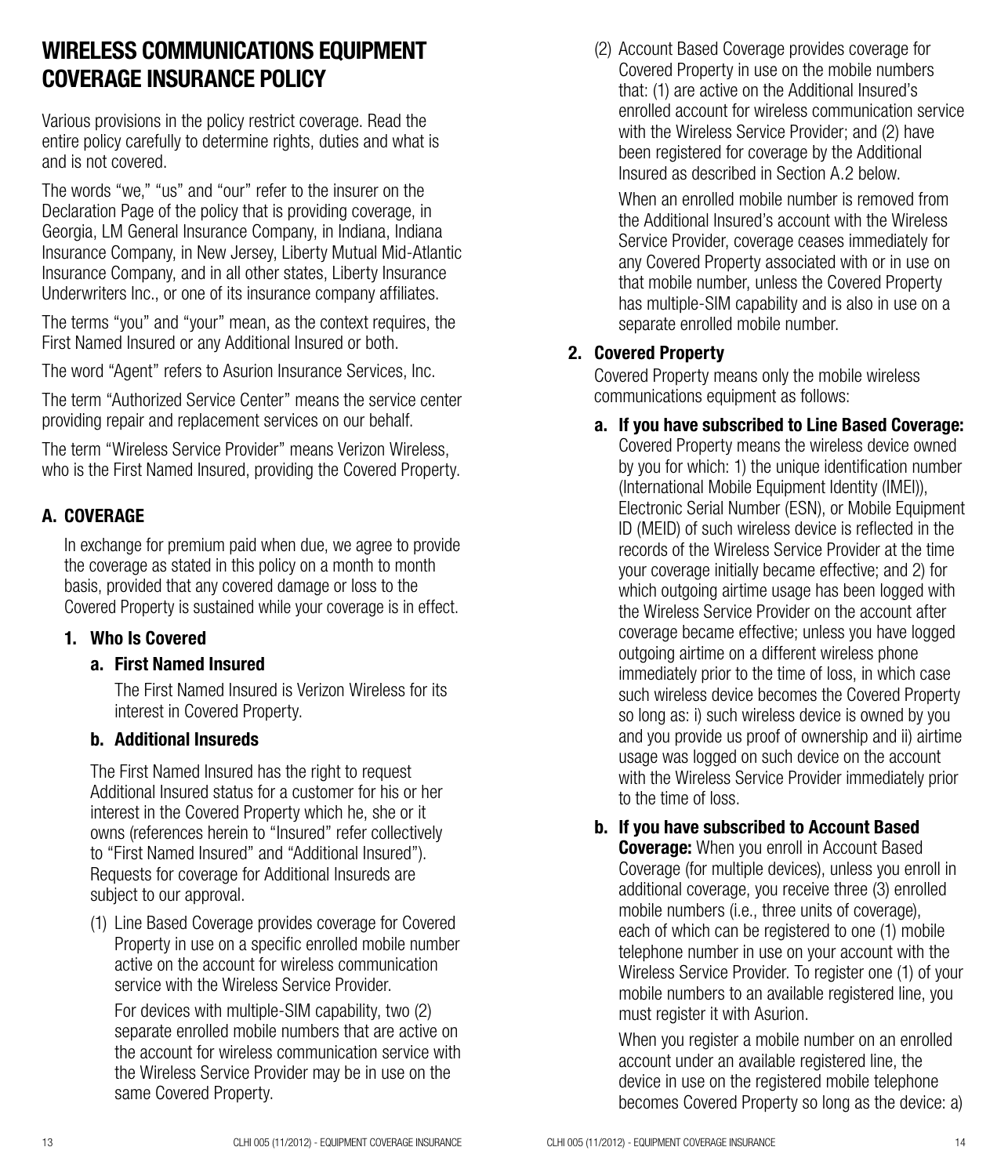is owned by you; b) the device's unique identification number (International Mobile Equipment Identity (IMEI)), Electronic Serial Number (ESN), or Mobile Equipment ID (MEID) is reflected in the records of the Wireless Service Provider; and c) outgoing airtime usage has been logged by the device with the Wireless Service Provider on your account after your account was enrolled in Account Based Coverage. If you change the device in use on a registered line, the new device becomes the Covered Property in place of the previous device so long as the requirements of this paragraph are met. Devices that have been registered on a registered line, will remain on that registration line for 12 months from the date of loss for Covered Property associated with that mobile number.

Unless you are eligible for and purchase additional registered lines, you may only register three (3) enrolled mobile numbers for coverage at the same time. If you fill all of your available registered lines, the Agent will contact you to discuss your options. Adding or removing mobile numbers to and from your account may change your total number of available registered lines. Purchasing an additional registered line will allow you to register one (1) additional mobile number for coverage if the requirements of this paragraph are met. Please review the Account Based Coverage program brochure or contact Asurion or the Wireless Service Provider regarding your coverage or available line registration.

c. The following applies to both Line Based coverage and Account Based coverage: Accessories used with the Covered Property at the time of loss, if lost or stolen: one (1) standard battery (attached to wireless device at time of loss); and one (1) standard home charger. In addition to the foregoing, Accessories used with connected wearable devices that are Covered Property at time of loss, if lost or stolen, includes: one (1) standard wrist band (attached to device at time of loss if lost or stolen) of like kind and quality to the band received at time of purchase (not to include bands purchased separate from the watch).

#### 3. Coverage Period

Coverage is provided for the policy period shown in the Declarations subject to Section G.4.b.

#### 4. Coverage Territory

We insure the Covered Property wherever it is located in the world.

We may require any claims occurring outside the

United States or its territories to be processed in the United States.

#### 5. Covered Causes of Loss

Covered Causes of Loss means risks of being lost, stolen or directly damaged, except as limited or excluded elsewhere in the policy.

*In the State of Florida, the above paragraph A.5. is replaced in its entirety by the following:*

### 5. Covered Causes of Loss

Covered Causes of Loss means risks of mechanical or electrical breakdown or being lost, stolen or directly damaged, except as limited or excluded elsewhere in the policy.

#### 6. Property Not Covered

Covered Property does not include:

- **a.** Contraband or property in the course of illegal transportation or trade.
- **b.** Data, meaning information input to, stored on, or processed by the Covered Property. This includes documents, databases, messages, licenses, contact information, passwords, books, games, magazines, photos, videos, ringtones, music, and maps.
- c. Proprietary electronic devices included with automobile systems and any motor vehicle or watercraft original or after-market equipment or accessories, whether or not permanently installed, including any antenna or wiring.
- **d.** Property that has been entrusted to (including property in-transit) others for any service, repair or replacement, other than the Authorized Service Center or its designee.
- e. Nonstandard Software, meaning software other than Standard Software. "Standard Software" means the operating system pre-loaded on or included as standard with the Covered Property from the manufacturer.
- f. Wireless Equipment whose unique identification number (including serial number, ESN, MEID, IMEI or similar unique identification number) has been altered, defaced or removed.
- g. Nonstandard External Media, meaning physical objects on which data can be stored but which are not integrated components of the Covered Property required for it to function. This includes data cards, memory cards, external hard drives, and flash drives. Nonstandard External Media does not include Standard External Media. "Standard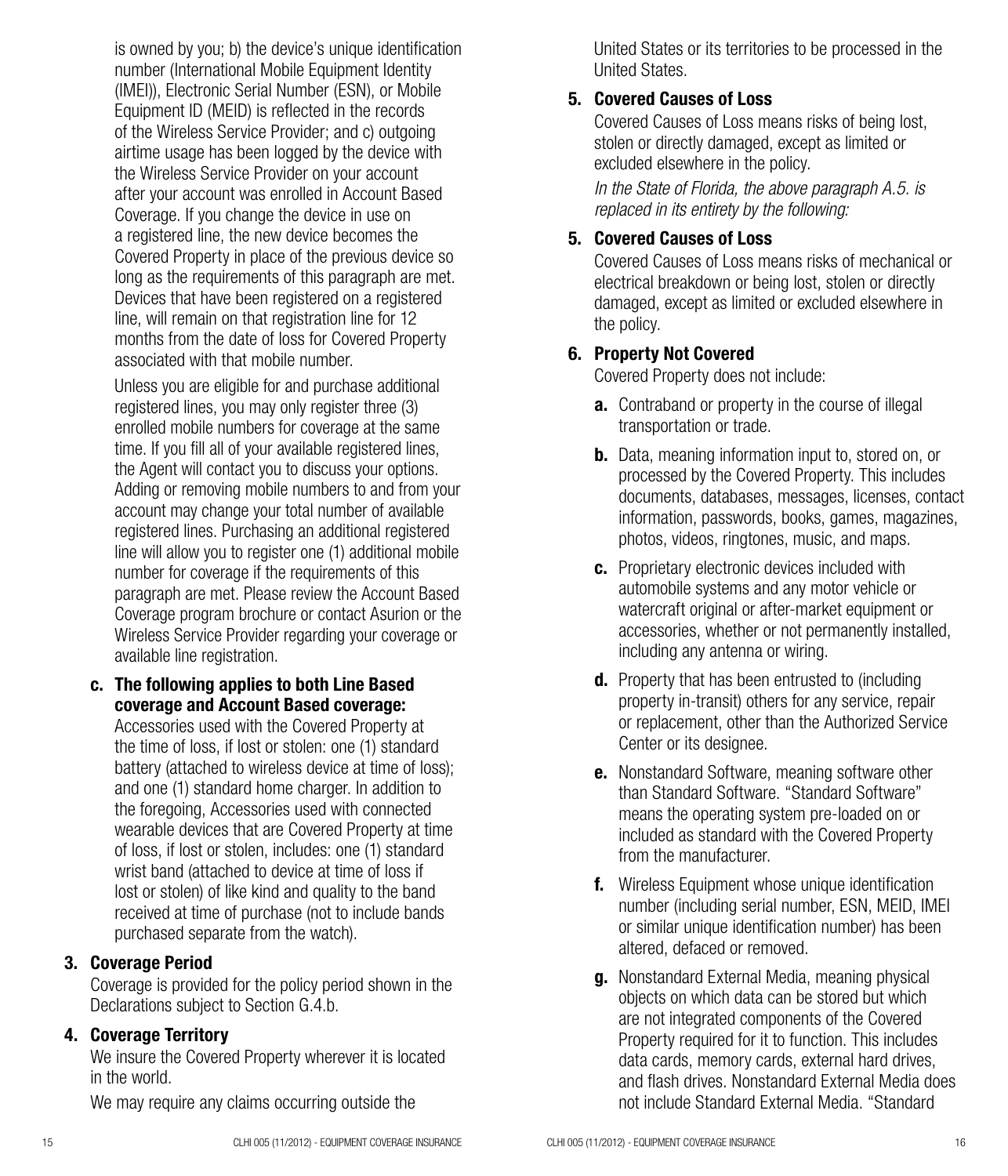External Media" means physical objects on which data can be stored and that came standard in the original packaging with the Covered Property from the manufacturer but which are not integrated components of the Covered Property required for it to function.

- **h.** Any property you lease, rent or hold for others.
- **i.** Any other equipment or accessories not described as Covered Property.
- **i.** Batteries (unless otherwise covered as a covered accessory when part of a loss to other Covered Property).

*In the State of Florida, the above paragraph A.6.j. is deleted in its entirety.*

## B. EXCLUSIONS

This insurance does not apply to loss or damage identified in any of the following or directly or indirectly caused by or resulting from any of the following:

## 1. Governmental Authority

Seizure or destruction of property by order of governmental authority.

#### 2. Nuclear Hazard

Nuclear reaction or radiation, or radioactive contamination, however caused. If physical loss or damage by fire ensues, we will pay only for such ensuing loss or damage.

## 3. War

- (a) War, including undeclared or civil war:
- (b) Warlike action by a military force; or
- (c) Insurrection, rebellion, revolution, usurped power or action taken by governmental authority in hindering or defending against any of these.

Such loss or damage is excluded regardless of any other cause or event that contributes concurrently or in any sequence to the loss or damage.

## 4. Delay, Loss of Use

Indirect or consequential loss or damage, including loss of use, interruption of business, loss of service, loss of market, loss of time, loss of profits, inconvenience or delay in repairing or replacing lost or damaged Covered Property.

## 5. Electrical and Mechanical Breakdown

Failure of Covered Property to operate due to a faulty part or workmanship or normal wear and tear when operated according to the manufacturer's instructions. *The above paragraph B.5. is deleted in Florida and not replaced.*

## 6. Dishonest or Criminal Acts

Dishonest, fraudulent or criminal acts by you, any authorized user of the Covered Property, anyone you entrust with the Covered Property, or anyone else with an interest in the Covered Property for any purpose, whether acting alone or in collusion with others.

### 7. Obsolescence

Obsolescence or depreciation.

#### 8. Recall or Design Defect

(a) Manufacturer's recall: or

(b) Error or omission in design, programming or system configuration.

#### 9. Cosmetic Damage

Cosmetic damage, however caused, that does not affect the manufacturer's intended use. This includes:

(a) Cracking, marring, or scratching.

(b) Change in color or other change in the exterior finish

(c) Expansion or contraction.

## 10. Covered Under Warranty

Loss or damage that is covered under the manufacturer's warranty. In the event we have knowledge of a prior malfunction, proof of repair may be required before coverage for future claims is applicable.

## 11. Late Claims

Claims not reported as required by Section E.3. of the policy.

## 12. Programming, Repair Work

Programming, cleaning, adjusting, repairing, modifying, installing, servicing, maintaining, or performing any other work upon Covered Property.

## 13. Virus

Computer virus or any other malicious code or similar instruction that:

- (a) Disrupts the normal operation of the Covered Property; or
- (b) Results in destruction of or unsuitability of data or programs stored in the Covered Property.

## 14. Voluntary Parting

Voluntarily parting with Covered Property by an Insured or by any person entrusted with Covered Property, whether or not induced to do so by any fraudulent scheme, trick, device or false pretense.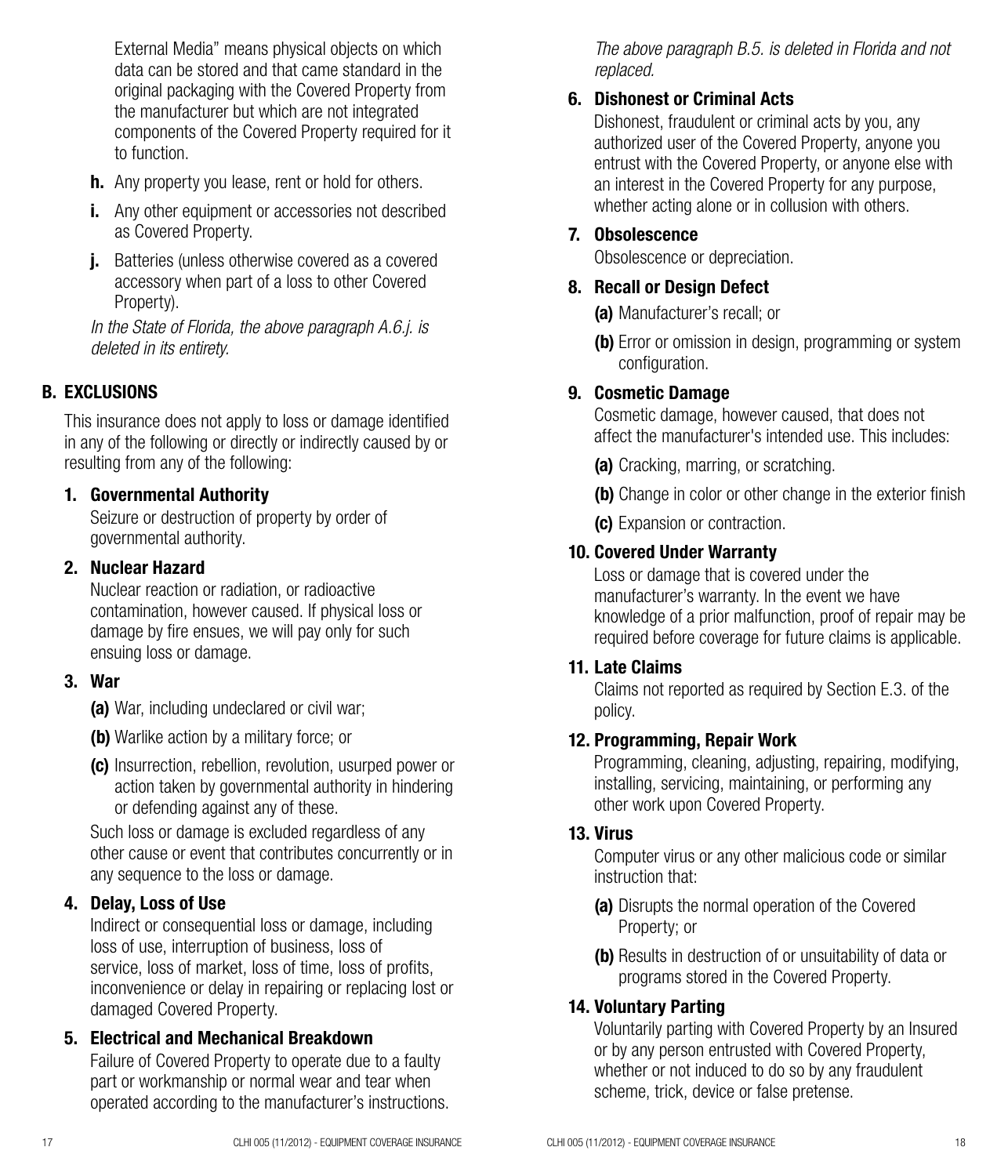#### 15. Intentional Loss or Damage

Abuse, intentional acts, or use of the Covered Property in a manner inconsistent with the use for which it was designed, intended, or advised by the manufacturer or that would void the manufacturer's warranty.

#### 16. Pollution

The discharge, dispersal, seepage, migration or escape of pollutants. Pollutants means any solid, liquid, gaseous, or thermal irritant or contaminant including smoke, vapor, soot, fumes, acid, alkalis, chemicals, artificially produced electric fields, magnetic field, electromagnetic field, sound waves, microwaves, and all artificially produced ionizing or non-ionizing radiation and/or waste. Waste includes materials to be recycled, reconditioned or reclaimed.

## 17. Fees or Charges

Any fees or charges assessed by Verizon Wireless, whether the charges incurred are legitimate or fraudulent.

## 18. Failure to Mitigate

Failure to do what is reasonably necessary to minimize the loss and to protect the Covered Property from any further loss.

## 19. Vermin

Insects, rodents, or other vermin.

## C. LIMITS OF INSURANCE

- 1. The most we will spend in any one (1) occurrence to repair or replace Covered Property is either: four hundred dollars (\$400) if the Covered Property is found in: None; or three thousand dollars (\$3,000) if the Covered Property is found in Schedules A1, B1, C1, D1, E1, F1, G1, H1, I1, J1, K1, L1, or QQ1. This Limit of Insurance applies separately to each claim.
- 2. When Line Based Coverage is chosen by the Additional Insured, each Additional Insured is limited to three (3) losses for lost, stolen or directly damaged, and unlimited cracked screen losses in any consecutive 12 month time period, including losses incurred during any prior consecutive policy period. When this limit is exhausted, coverage will cease immediately and we will notify the Additional Insured that coverage has ceased and no future premiums are due.

*In the State of Florida, the above paragraph C.2. is replaced in its entirety by the following:* 

2. When Line Based Coverage is chosen by the Additional Insured, each Additional Insured is limited to three (3)

losses for mechanical or electrical breakdown or being lost, stolen or directly damaged, and unlimited cracked screen losses in any consecutive 12 month time period, including losses incurred during any prior consecutive policy period. When this limit is exhausted, coverage will cease immediately and we will notify the Additional Insured that coverage has ceased and no future premiums are due.

3. When Account Based Coverage is chosen by the Additional Insured, the maximum number of losses in any consecutive 12 month time period, including losses incurred during any prior consecutive policy period, for each Additional Insured's account is limited to nine (9) approved claims and unlimited cracked screen claims. If you are eligible for and purchase additional coverage, each line of additional coverage you purchase allows three (3) additional approved claims beyond the initial nine (9) approved claim limit.

The applicable Aggregate Limit is determined based on the total number of enrolled mobile numbers on the Additional Insured's account with the Wireless Service Provider at the time coverage for the Additional Insured begins. If during the coverage period, the Additional Insured adds or removes enrolled mobile numbers from their account with the Wireless Service Provider, the Aggregate Limit will automatically adjust after completion of each covered claim based on the total number of enrolled mobile numbers on their account immediately after completion of the claim. If the number of losses in the prior 12 month time period equals or exceeds the Aggregate Limit applicable after completion of the claim, coverage will cease immediately. When this limit is exhausted, we will notify the Additional Insured that coverage has ceased and no future premiums are due.

## D. DEDUCTIBLE

The Deductible is either \$19, \$29, \$49, \$99, \$149, or \$229, depending on whether the Covered Property is found in Schedule A1, B1, C1, D1, E1, F1, G1, H1, I1, J1, K1, L1 or QQ1 and is non-refundable and is payable at the time a loss is approved by the Agent. This Deductible will apply to each filed and approved covered claim, and does not reduce the Limit of Insurance. Only an Insured may pay the Deductible.

## E. INSURED'S DUTIES IN EVENT OF LOSS TO INSURED'S COVERED PROPERTY

In the event of loss or damage to Covered Property, the Insured presenting the claim must cooperate with us and see that the following are done: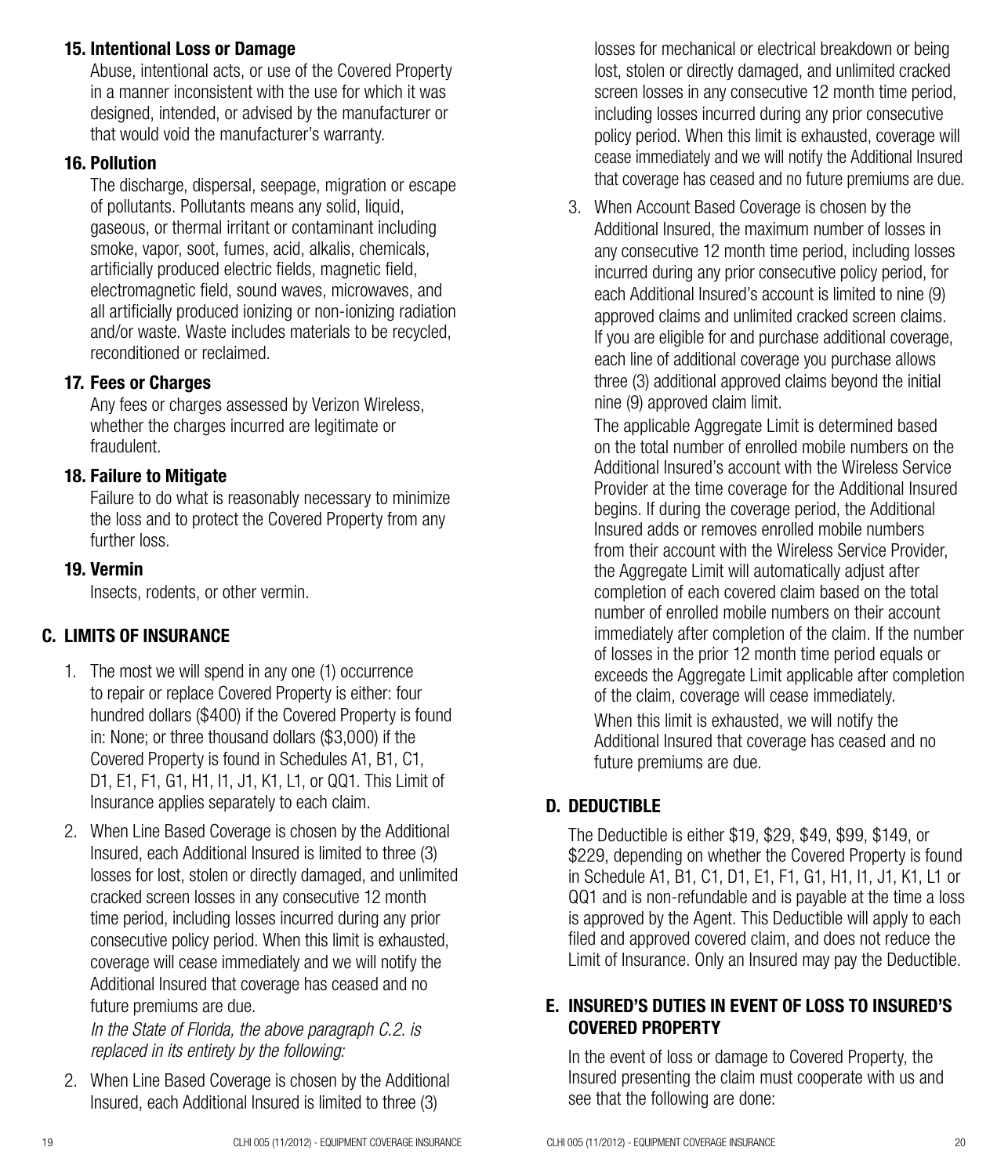## 1. Suspend Wireless Service

Suspend your wireless communication service, if applicable, as soon as possible if the Covered Property is lost or stolen.

## 2. Notify Police

If a claim involves a violation of law or any loss of possession, notify the police and obtain a police report or case number, the police station phone number, and the officer's name and badge number taking the report. If requested, provide a copy of the police report to Asurion Insurance Services, Inc. within 30 days of request.

## 3. Notify Agent, Give Description

Notify Asurion Insurance Services, Inc. within 90 days of the time of loss.

Give a complete description of:

- **a.** The Covered Property, including make and model, wireless number, if applicable, and unique identification number (such as serial number, ESN, MEID, IMEI or similar unique identification number); and
- **b.** How, when and where the loss or damage occurred.

## 4. Protect

Take all reasonable steps to protect the Covered Property from further damage.

## 5. Permit Inspection

Permit us or our Agent to inspect the damaged property. If we request to evaluate your equipment failure prior to completion of your claim, we may require you to take the Covered Property to a specified location in your area, or send it to the Agent or Authorized Service Center at our expense.

## 6. Statement Under Oath

If requested by us or our Agent, submit to questioning under oath about a claim or other matter relating to the policy. In such event, the answers must be signed and may be recorded.

## 7. Proof of Loss and Ownership

If required, provide:

- a. Proof of ownership, such as a bill of sale, receipt. proof of purchase or warranty exchange.
- **b.** A signed, sworn proof of loss or damage containing the information we or our Agent request to settle the claim. We may require this statement to be notarized, for which you may incur a nominal fee.
- c. A copy of government-issued photo identification.

**d.** Other records and documents that may be reasonably requested.

These records must be provided within 30 days after our request for the documentation.

#### 8. Return of Damaged and/or Malfunctioning Covered Property

The Additional Insured is required to return the damaged property including, if coverage is provided under the policy, property that suffered mechanical and electrical breakdown, to the Authorized Service Center or other designated location. If the replacement equipment is sent to you, you will be provided a prepaid shipping label and envelope in which to return the damaged property.

Disposal of the damaged Covered Property other than by returning it to the Authorized Service Center, or other location designated by us, requires the prior consent of us or our Agent.

If the damaged Covered Property is not returned as directed within 15 days of the receipt of the replacement equipment, a Non-Return Fee as applicable to the model of Covered Property, not to exceed three hundred dollars (\$300) may be charged to the Additional Insured.

Any recovery of lost or stolen property will accrue entirely to our benefit.

## 9. Take Delivery

We may make available to you the approved replacement equipment for pick up at your Wireless Service Provider. We may also ship the approved replacement equipment through our Authorized Service Center directly to you within the United States for which you must be available to take delivery of the replacement equipment within 30 days of claim authorization. If you are not available at the time you agree to take delivery, you may be required to pay the costs of reshipping your replacement equipment.

## F. OUR DUTIES IN EVENT OF LOSS

## 1. When We Repair or Replace

If a claim is made, we or Asurion Insurance Services, Inc. will notify the Insured of Asurion Insurance Services, Inc.'s assessment of the claim within 10 days after we or Asurion Insurance Services, Inc. receives all the information requested from the Insured presenting the claim.

Repair or replacement of the lost or damaged Covered Property will be done within 30 days after the Insured, or his or her designee has complied with all the terms of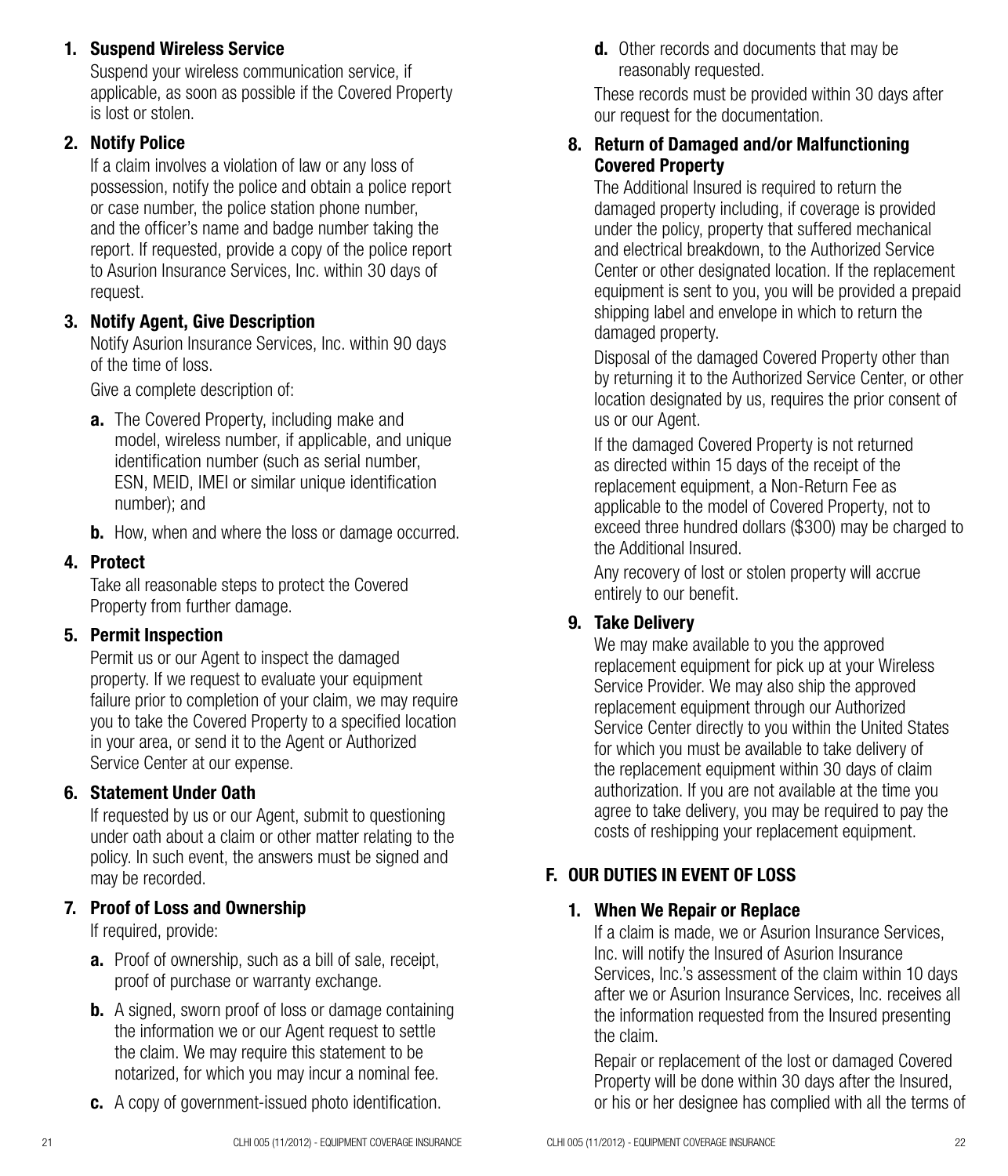the policy, and we have agreed with the Insured about the repair or replacement.

Devices with multi-SIM capability can have multiple mobile telephone numbers for wireless communication service with the Wireless Servicer Provider on a single device. If the Covered Property has multiple-SIM capability, and you have more than two (2) enrolled mobile numbers in use on the Covered Property at the time of loss, you are eligible for only one (1) repair or replacement on 1 enrolled mobile number in use on the Covered Property at the time of loss.

### 2. Our Options

At our option, we or the Authorized Service Center may repair the Covered Property with substitute parts or provide substitute equipment that:

- a. Is of like kind, quality and functionality;
- **b.** Is either new, refurbished or remanufactured, and may contain original or non-original manufacturer parts; and
- c. May be a different brand, model or color.

## G. ADDITIONAL CONDITIONS

## 1. Arbitration Agreement

Please read this Arbitration Agreement carefully. It affects your rights. Most of your concerns about the policy can be addressed simply by contacting us at 1.888.881.2622. In the unlikely event we cannot resolve any disputes, including any claims under the policy, that you or we may have. YOU AND WE AGREE TO RESOLVE THOSE DISPUTES THROUGH EITHER BINDING ARBITRATION OR SMALL CLAIMS COURT INSTEAD OF THROUGH COURTS OF GENERAL JURISDICTION. YOU AND WE AGREE THAT ANY ARBITRATION WILL TAKE PLACE ON AN INDIVIDUAL BASIS ONLY. YOU AND WE AGREE TO WAIVE THE RIGHT TO A TRIAL BY JURY AND TO PARTICIPATE IN CLASS ARBITRATIONS AND CLASS ACTIONS. Arbitration is more informal than a lawsuit in court. Arbitration uses a neutral arbitrator instead of a judge or jury. It has more limited discovery than in court and is subject to limited review by courts. Arbitrators can award the same damages and relief that a court can award.

For the purpose of this Arbitration Agreement, references to "we," "us" and "our" includes Liberty Insurance Underwriters Inc., our Agent, the First Named Insured and their respective parents, subsidiaries, affiliates, agents, employees, successors and assigns. The policy evidences a transaction in interstate

commerce, and thus the Federal Arbitration Act governs the interpretation and enforcement of this Arbitration Agreement. This Arbitration Agreement shall survive the termination of the policy.

This Arbitration Agreement is intended to be interpreted broadly, and it includes any dispute: (1) arising out of or relating in any way to the policy or to the relationship between You and Us, whether based in contract, tort, statute, fraud, misrepresentation or otherwise; (2) that arose either before this Arbitration Agreement or policy was entered into by you and us or that arises after this Arbitration Agreement or policy is terminated; and (3) that currently is the subject of a purported class action litigation in which you are not a member of a certified class. Notwithstanding the foregoing, this Arbitration Agreement does not preclude you from bringing an individual action in small claims court or from informing any federal, state or local agencies or entities of your dispute. Such agencies or entities may be able to seek relief on your behalf.

If you or we intend to seek arbitration you and we must first send to the other a written Notice of Claim ("Notice") by certified mail. Your Notice to us should be addressed to: Legal Department, P.O. Box 110656, Nashville, TN 37222. The Notice must describe the dispute and state the specific relief sought. If you and we do not resolve the dispute within 30 days of receipt of the Notice, you or we may initiate an arbitration proceeding with the American Arbitration Association ("AAA"). You can obtain the forms necessary to initiate an arbitration proceeding by visiting www.adr.org or by calling 1-800-778-7879. After we receive notice that you have commenced arbitration, we will reimburse you for payment of any filing fee to the AAA. If you are unable to pay a required filing fee, we will pay it if you send a written request by certified mail to: Legal Department, P.O. Box 110656, Nashville, TN 37222. The arbitration shall be administered by the AAA in accordance with the Commercial Arbitration Rules and the Supplementary Procedures for Consumer Related Disputes (the "Arbitration Rules") in effect at the time the arbitration is initiated and as modified by this Arbitration Agreement. You can obtain a copy of the Arbitration Rules by visiting www.adr.org or by calling 1-800-778-7879.

The arbitrator appointed by the AAA to decide the dispute is bound by the terms of this Arbitration Agreement. All issues are for the arbitrator to decide, including the scope of this Arbitration Agreement, with the exception that issues relating to the enforceability of this Arbitration Agreement may be decided by a court.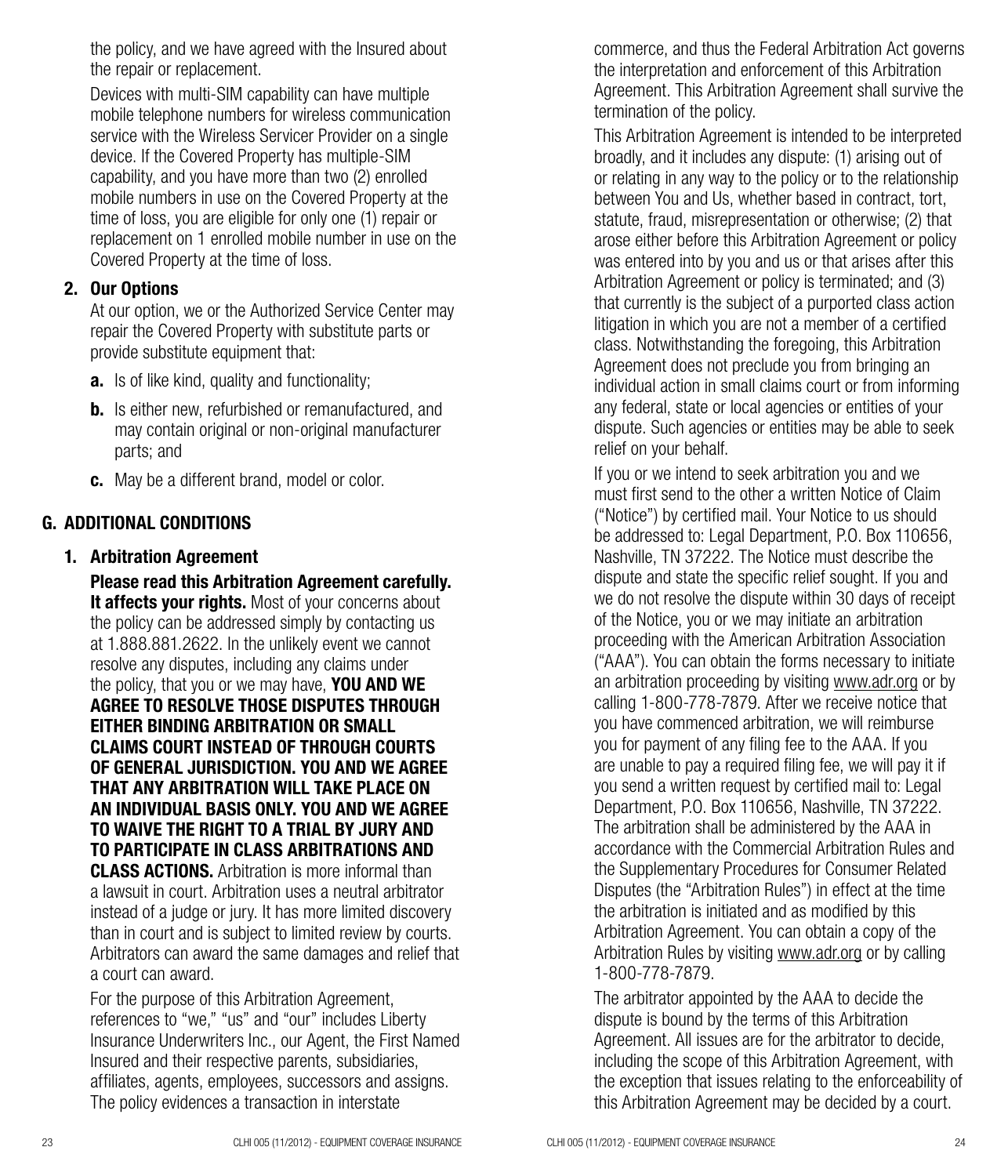Unless you and we agree otherwise, any arbitration hearings will take place in the county or parish of your billing address. If your dispute is for \$10,000 or less. you may choose to conduct the arbitration hearings either by submitting documents to the arbitrator or by appearing before the arbitrator in person or by telephone. If your dispute is for more than \$10,000, the right to arbitration hearings will be determined by the Arbitration Rules. We will pay all filing, administration and arbitrator fees for any arbitration initiated pursuant to this Arbitration Agreement, unless your dispute is found by the arbitrator to have been frivolous or brought for an improper purpose under Federal Rule of Civil Procedure 11(b). In that case, the payment of such fees shall be governed by the Arbitration Rules.

At the conclusion of the arbitration hearings, the arbitrator shall issue a written decision which includes an explanation of the facts and law upon which the decision is based. If the arbitrator finds in your favor and issues a damages award that is greater than the value of the last settlement offer made by us or if we made no settlement offer and the arbitrator awards you any damages, we will: (1) pay you the amount of the damages award or \$7,500, whichever is greater; and (2) pay your attorney, if any, twice the amount of the attorney's fees and the actual amount of any expenses reasonably incurred when pursuing your dispute in arbitration. You and we agree not to disclose any settlement offers to the arbitrator until after the arbitrator has issued the written decision. The arbitrator may resolve any disputes regarding attorney's fees and expenses either during the arbitration hearings or, upon request, within 14 days of the arbitrator's written decision. While the right to the attorney's fees and expenses discussed above is in addition to any right you may have under applicable law, neither you nor your attorney may recover duplicate awards of attorney's fees and expenses. Although we may have the right under applicable law to recover attorney's fees and expenses from you if we prevail in the arbitration, we hereby waive the right to do so.

To the extent either declaratory or injunctive relief is sought in the arbitration, such relief can be awarded only to the extent necessary to provide the relief warranted by a party's individual claim. YOU AND WE AGREE THAT EACH MAY BRING CLAIMS AGAINST THE OTHER ONLY IN AN INDIVIDUAL CAPACITY AND NOT AS A PLAINTIFF OR CLASS MEMBER IN ANY PURPORTED CLASS OR REPRESENTATIVE **PROCEEDING.** Unless you and we agree otherwise, the arbitrator may not consolidate the dispute of another

person with your or our dispute and may not preside over any form of a representative or class proceeding. If this specific provision of this Arbitration Agreement is found to be unenforceable, then the entirety of this Arbitration Agreement shall be null and void.

#### 2. Claim Authorization and Loss Payment

We or Asurion Insurance Services, Inc. has the right to settle the loss with the Insured or his or her designee. No claims will be accepted unless authorized by Asurion Insurance Services, Inc.

All repairs and replacements must be made by the Authorized Service Center, unless we or our Agent gives the Insured other specific directions. In no event will Insureds be entitled to reimbursement for any out-ofpocket expenses.

#### 3. Cancellation

#### a. How An Additional Insured Cancels

An Additional Insured may cancel the coverage provided by notifying the Agent or First Named Insured who will advise the Agent.

#### b. How We Cancel

We may cancel the policy or change the terms and conditions only upon providing the First Named Insured and Additional Insured with at least thirty (30) days notice or other period as required by law unless we cancel for the following reasons:

- (1) We may cancel an Additional Insured under the policy upon fifteen (15) days notice or other period as required by law for discovery of fraud or material misrepresentation in obtaining coverage or in the presentation of a claim thereunder.
- (2) We may cancel an Additional Insured under the policy immediately or other period as required by law:
	- (a) for nonpayment of premium;
	- (b) if the Additional Insured ceases to have an active service with the First Named Insured; or,
	- (c) if the Additional Insured exhausts the Aggregate Limit of liability, if any, under the terms of the policy and we send notice of cancellation to the Additional Insured within thirty (30) calendar days after exhaustion of the limit. However, if notice is not timely sent, enrollment shall continue notwithstanding the Aggregate Limit of liability until we send notice of cancellation to the Additional Insured.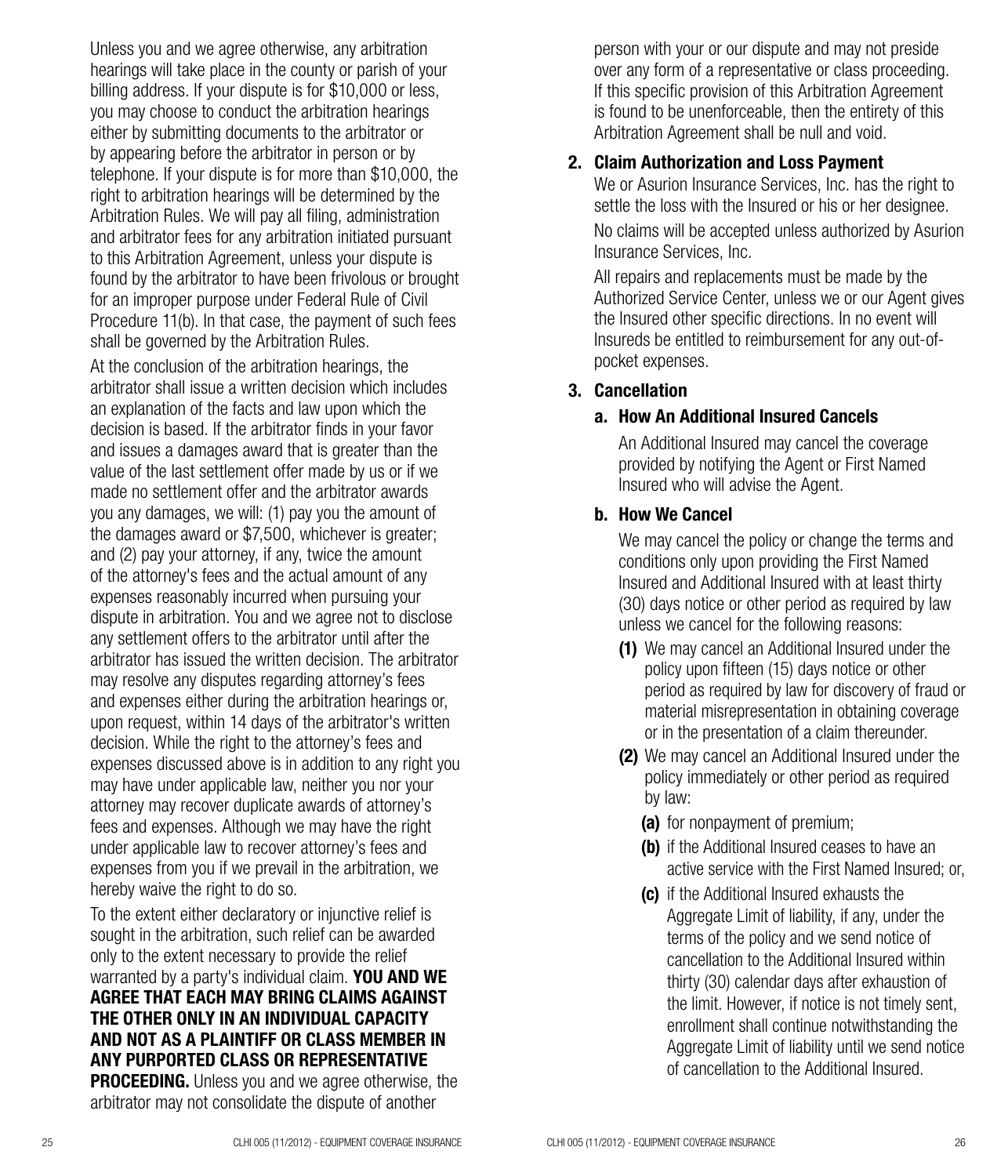#### c. How First Named Insured Cancels

If the policy is cancelled by the First Named Insured, the First Named Insured shall mail or deliver written notice to each Additional Insured advising the Additional Insured of the cancellation of the policy and the effective date of cancellation. The written notice shall be mailed or delivered to the Additional Insured at least thirty (30) days prior to the cancellation.

## d. How Notice of Cancellation is Provided

Notices made pursuant to Section G.3.b. and c. shall be in writing and include the actual reason for cancellation and the effective date of cancellation. The coverage will end on that date.

Notices may be mailed or delivered to the First Named Insured at its mailing address. Notices may be mailed or delivered to the affected Additional Insureds' last known mailing or electronic addresses on file with us.

We or the First Named Insured shall maintain proof of mailing in a form authorized or accepted by the United States Postal Service or other commercial mail delivery service. We or the First Named Insured may comply with Section G.3.b. and c. by providing such notice or correspondence to the First Named Insured or its Additional Insureds by electronic means. If accomplished through electronic means, we or the First Named Insured shall maintain proof that the notice or correspondence was sent.

The First Named Insured agrees to pay or act as delivery agent for notice of cancellation to all Additional Insureds.

## e. Return Premiums, If Any

If the policy is canceled, any refunds due will be on a pro rata basis. The cancellation will be effective even if the refund has not been made or offered

## 4. Eligibility

**a.** To be eligible for coverage you must 1. be a valid, active and current subscriber of the Wireless Service Provider or an approved user of a mobile number on a valid, active and current account with the Wireless Service Provider for which the account holder has authorized coverage; 2. not have engaged in fraud or abuse with respect to this or a similar communications equipment insurance program; and 3. not be in breach of any material term of the policy, including but not limited to failure to return damaged Covered Property when requested in conjunction with a loss.

**b.** If you request enrollment of coverage and your request is approved by us, your coverage is retroactive to the date of your application. The successful completion of a test call to the Covered Property may be required prior to our approval.

Eligibility for enrollment after initial activation may be subject to limitations.

## 5. Changes

The First Named Insured, on its own behalf and on behalf of the Additional Insureds, is authorized to make changes in the terms of the policy with our consent. The policy's terms can be amended or waived only by endorsement issued by us and made a part of the policy.

If notice of such changes is mailed, proof of mailing will be sufficient proof of notice.

## 6. Concealment, Misrepresentation or Fraud

The policy is voidable in any case of fraud, intentional concealment or misrepresentation of a material fact, by either the First Named Insured or any Additional Insured or their designee at any time, concerning:

- a. The policy:
- **b.** The Covered Property:
- **c.** The Insured's interest in the Covered Property; or
- d. A claim under the policy;

but only with respect to their coverage.

## 7. Conformity To Statute

We agree that any terms of the policy not in conformity with the statutes of the state in which the policy is issued are amended to conform to those applicable state statutes.

## 8. Benefit Only Available To Insureds

No person or organization, other than an Insured, will benefit from the insurance. We may provide you access to other limited benefits or services related to your Covered Property where available. These may include: property location or recovery services; data management or recovery services; equipment service and maintenance; reduced cost upgrade or purchase benefits or other services provided through your Wireless Service Provider or other authorized service facilities.

## 9. Legal Action Against Us

No one may bring a legal action against us under the policy unless:

- a. There has been full compliance with all the terms of the policy;
- **b.** The action is brought within 2 years after the Insured has knowledge of the loss or damage;
- c. The action is brought in compliance with Section G.1.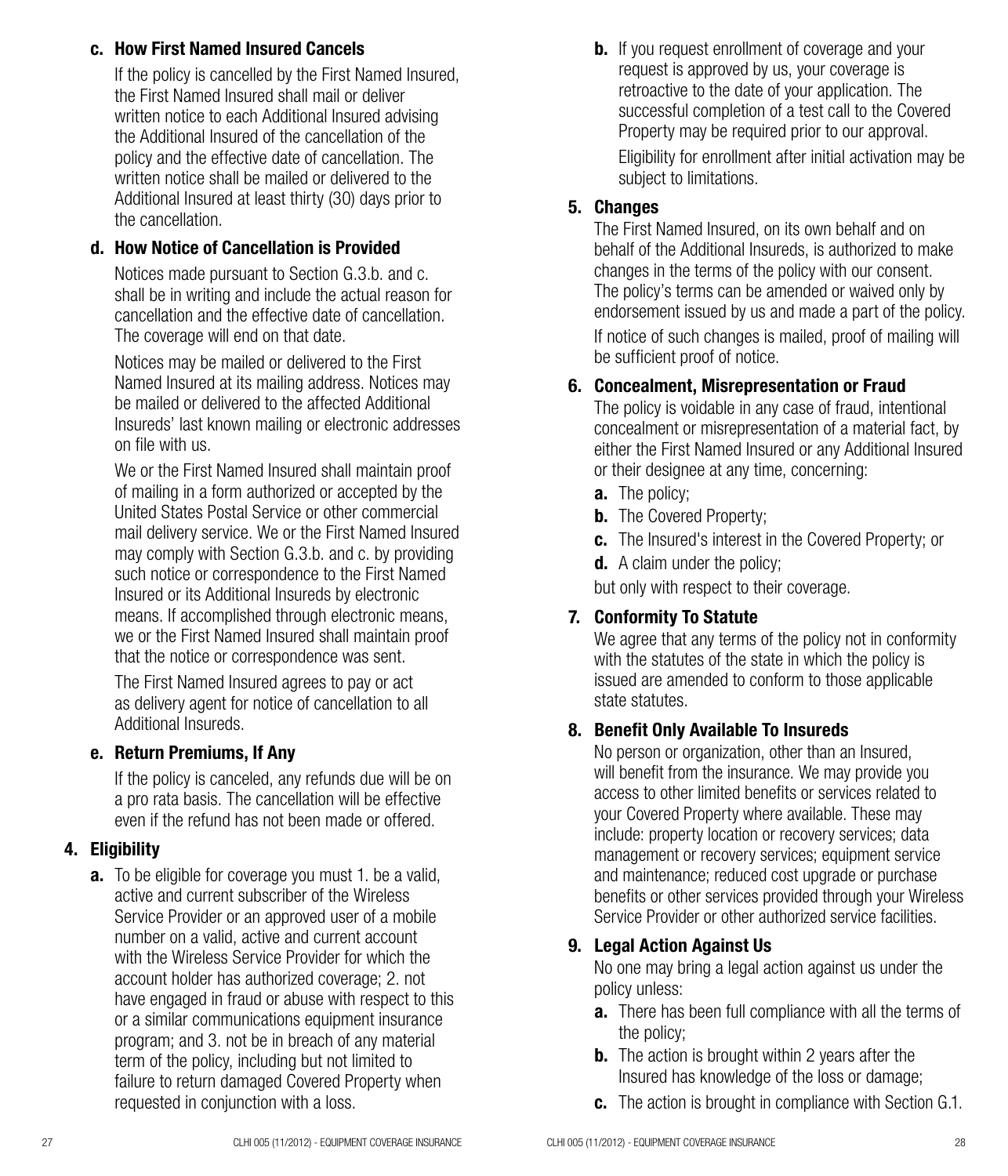## 10. Liberalization

If we adopt any revision in the policy which would broaden the Coverage under the policy without additional premium within 60 days prior to or during the policy period, the broadened coverage will immediately apply to the policy.

#### 11. Premiums

- **a.** The First Named Insured is responsible for the payment of all premiums.
- **b.** Within fifteen days after the end of each month, the First Named Insured:
	- (1) Will report to the Agent the total number of Covered Property units that were covered under the policy as of the last day of that month; and
	- (2) Will remit the monthly premium to us through the Agent based on that report.

For Line Based Coverage, the monthly premium will be calculated by multiplying the Monthly Premium Rate per unit of Covered Property by the total number of such units.

For Account Based Coverage, the monthly premium will be calculated by summing the applicable Monthly Premium Rates for accounts enrolled in Account Based Coverage.

c. The First Named Insured may request that Additional Insureds be billed for the Monthly Premium Rate applicable to their Covered Property.

If the First Named Insured provides monthly billing and collection services for the Agent, all funds collected by the First Named Insured are our property.

We may examine and audit the First Named Insured's books and records relating to such premium payments and reporting at any time during the policy period and up to three years afterward.

## 12. Transfer of Rights and Duties Under The Policy (Assignment)

No rights and duties under the policy may be transferred without our written consent.

## 13. Transfer of Rights of Recovery Against Others To Us (Subrogation)

If after we have made good the covered loss or damage, any Insured has rights to recover damages from another, and those rights are transferred to us to the extent of our cost of repair or replacement. The Insured must do everything necessary to secure our rights and must do nothing after loss or damage to impair them.

## DISCLOSURE – TERRORISM RISK INSURANCE ACT

In accordance with the Terrorism Risk Insurance Act, including all amendments, ("TRIA" or the "Act"), we are required to provide you with a notice of the portion of your premium attributable to coverage for "certified acts of terrorism," the federal share of payment of losses from such acts, and the limitation or "cap" on our liability under the Act.

**Disclosure of Premium:** The Company has made available coverage for "certified acts of terrorism" as defined in the Act. If purchased, the portion of your premium attributable to coverage for "certified acts of terrorism" is shown in the Declarations, Declarations Extension Schedule or elsewhere by endorsement in your policy.

#### Federal Participation In Payment Of Terrorism Losses:

If an individual insurer's losses from certified acts of terrorism exceed a deductible amount specified in the Act, the federal government will reimburse the insurer for the Federal Share of losses paid in excess of the deductible, but only if aggregate industry losses from such acts exceed the "Program Trigger". The Federal Share and Program Trigger by calendar year are: From Calendar Year 2021 through Calendar Year 2027, the Federal Share is 80% and the Program Trigger is \$200,000,000.

Cap On Insurer Participation In Payment Of Terrorism

Losses: If aggregate insured losses attributable to "certified acts of terrorism" exceed \$100 billion in a calendar year and we have met our deductible under the Act, we shall not be liable for the payment of any portion of the amount of such losses that exceeds \$100 billion. Nor shall Treasury make any payment for any portion of the amount of such losses that exceeds \$100 billion, and in such case, insured losses up to that amount are subject to pro rata allocation in accordance with procedures established by the Secretary of the Treasury.

NY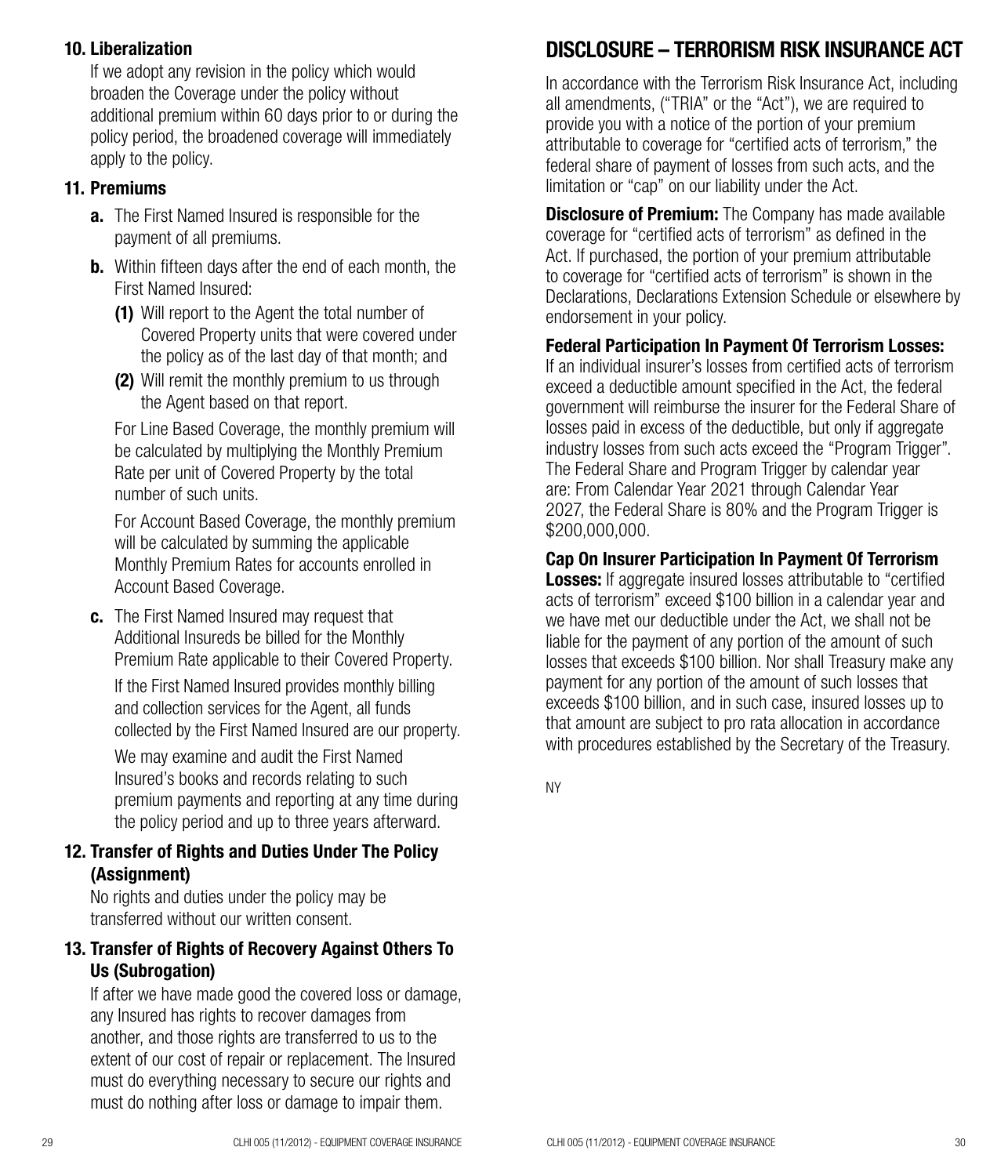## STATE CHANGES TO THE LIBERTY INSURANCE UNDERWRITERS INC. WIRELESS COMMUNICATIONS EQUIPMENT COVERAGE INSURANCE POLICY

This document summarizes state required changes to the Terms and Conditions of the Wireless Communications Equipment Coverage Insurance Policy ("Policy") for Liberty Insurance Underwriters Inc. in all states except the following: In Georgia, LM General Insurance Company; In Indiana, Indiana Insurance Company; In Louisiana, Liberty Personal Insurance Company; In New Jersey, Liberty Mutual Mid-Atlantic Insurance Company.

## Cancellation

The states listed below required us to amend or add to certain provisions of the Policy related to cancellation by the insurer that are found in ADDITIONAL CONDITIONS 3.b. ("How We Cancel"). These required state amendments were either changes to the number of days' notice required to be given for particular reason(s) for cancellation or additional language to the provision. Each state's amendment is described below.

If your state is **NOT** listed, it did not amend ADDITIONAL CONDITIONS 3.b. and all reasons for cancellation and the required notices listed in ADDITIONAL CONDITIONS 3.b. apply to you as outlined in the Policy Terms and Conditions. If your state IS listed below, ADDITIONAL CONDITIONS 3.b. as outlined in the Policy Terms and Conditions applies to you with the below changes or additions incorporated into ADDITIONAL CONDITIONS 3.b.

Colorado, Connecticut, Kansas and Mississippi: We may cancel your coverage for nonpayment of premium with at least 15 days' notice.

Georgia, Hawaii, Illinois and Ohio: We may cancel or change the terms and conditions with at least 60 days' notice unless we cancel for other reasons set forth in the policy.

**Idaho:** You are entitled to reject changes to the terms and conditions and receive a pro-rata refund within 60 days' from our receipt of your notice.

**Iowa**: We will continue enrollment until 30 calendar days after notice of cancellation is provided to the Additional Insured if timely notice of cancellation was not sent following the Additional Insured's exhaustion of the Aggregate Limit of Liability.

**Maryland**: We may cancel or change the terms and conditions with at least 60 days' notice unless we cancel for other reasons set forth in the policy. We may cancel your coverage for nonpayment of premium with at least 10 days' notice. We

may cancel with at least 45 days' notice for fraud or material misrepresentation. We will send notice within 15 business days if the aggregate limit is exhausted. Notice will not be sent if substantially similar coverage has been obtained from another insurer without any lapse of coverage. The Wireless Service Provider must give 45 days' notice if it cancels.

Montana: We may cancel your coverage for nonpayment of premium with at least 10 days' notice.

Nebraska: We may cancel or change the terms and conditions with at least 60 days' notice unless we cancel for other reasons set forth in the policy. We may cancel your coverage for nonpayment of premium with at least 15 days' notice.

Nevada: We may cancel with at least 10 days' notice for fraud or material misrepresentation.

**New York:** We may cancel or change the terms and conditions with at least 60 days' notice unless we cancel for other reasons set forth in the policy. We may cancel your coverage for nonpayment of premium with at least 15 days' notice. We will send notice within 15 business days if the aggregate limit is exhausted. Notice will not be sent if substantially similar coverage has been obtained from another insurer without any lapse of coverage.

**North Dakota:** We may change the terms and conditions with at least 30 days' notice. If coverage has been in effect for less than 90 days, we may cancel for any reason with at least 10 days' notice or at least 30 days' for fraud or intentional misrepresentation. If coverage has been in effect for 90 days or more, we may cancel with at least 10 days' notice for nonpayment of premium, and at least 30 days' notice for: fraud or misrepresentation; actions that substantially increase or change the risk; refusal to eliminate known conditions that increase the potential for loss, after notification; substantial change in risk assumed, unless reasonably foreseen; our loss of reinsurance; or a determination by the insurance commissioner that the continuation of the coverage could place us in violation of North Dakota insurance laws. We may elect not to renew the policy with at least 60 days' notice. We will not mail or deliver notice of nonrenewal if you have obtained substantially similar coverage or accepted replacement coverage from another insurer.

**Oregon:** We may cancel or change the terms and conditions with at least 60 days' notice unless we cancel for other reasons set forth in the policy. We may cancel your coverage for nonpayment of premium with at least 15 days' notice.

**Pennsylvania:** We may cancel or change the terms and conditions with at least 60 days' notice unless we cancel for other reasons set forth in the policy. We may cancel your coverage for nonpayment of premium with at least 30 days' notice.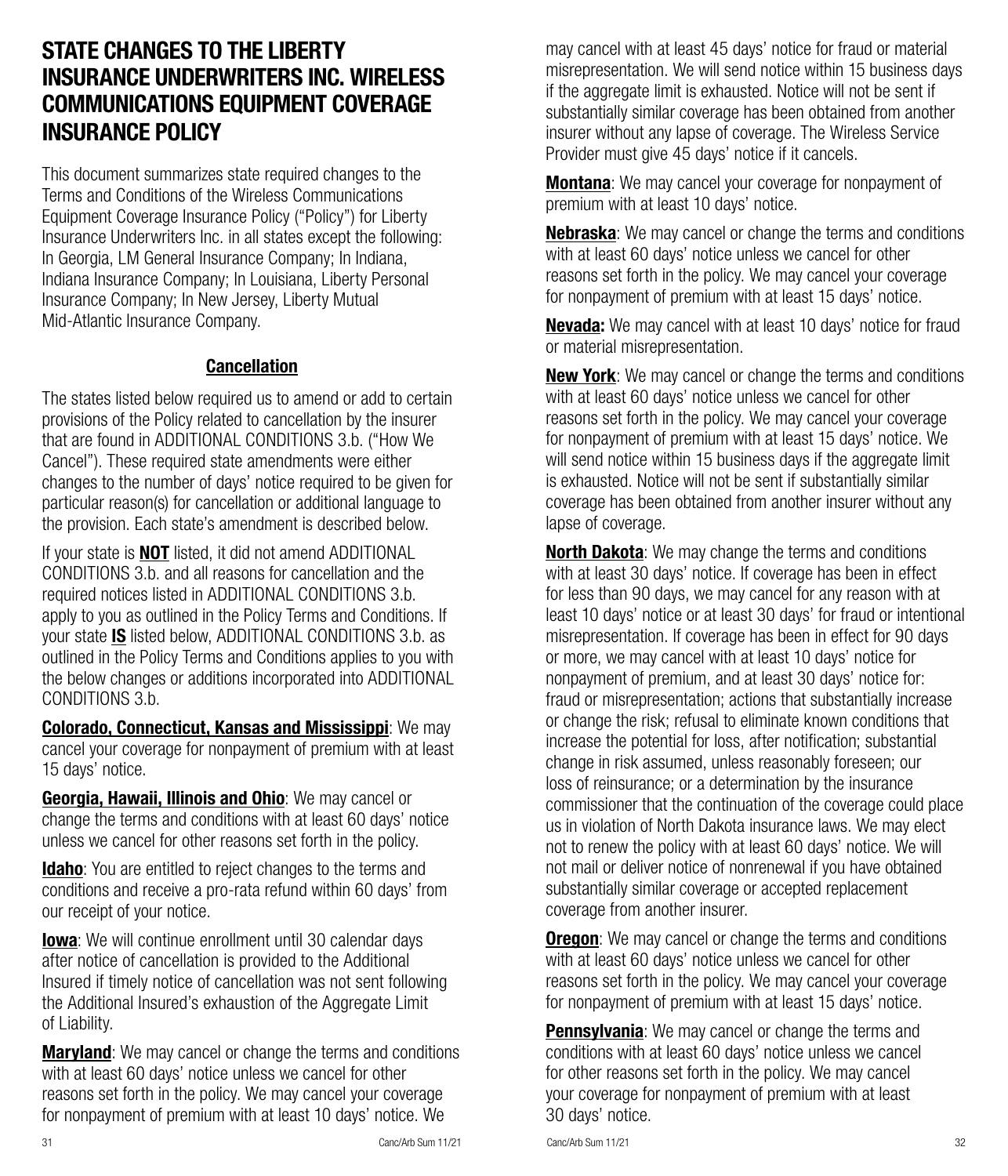**South Dakota:** We may cancel or change the terms and conditions with at least 20 days' notice unless we cancel for other reasons set forth in the policy. We may cancel your coverage for nonpayment of premium or for fraud or material misrepresentation with at least 20 days' notice.

Utah: We may cancel with at least 30 days' notice for fraud or material misrepresentation in obtaining coverage or in the presentation of a claim thereunder.

Washington: We may cancel or nonrenew the policy or change the terms and conditions with at least 30 days' notice unless we cancel for other reasons set forth in the policy. We may cancel your coverage for nonpayment of premium with at least 10 days' notice. We may not increase premiums or deductibles or otherwise restrict coverage more than once in any 6 month period.

Wyoming: We may cancel your coverage for nonpayment of premium at least 10 days' notice. We may cancel immediately for fraud or material misrepresentation.

#### Arbitration

Certain states required us to amend or add to certain provisions found in ADDITIONAL CONDITIONS G.1. ("Arbitration Agreement") of the Policy as described below. If your state is not listed, it did not amend ADDITIONAL CONDITIONS G.1., and all of the provisions of ADDITIONAL CONDITIONS G.1. apply as outlined in the Policy Terms and Conditions.

Arkansas and South Dakota: In the event a dispute has arisen, arbitration is voluntary and nonbinding, resolved before a single Arbitrator, in your county or place of business, and governed by the American Arbitration Association ("AAA") in accordance with its Wireless Industry Rules and Procedures in effect at the time the arbitration is agreed to. (All other terms of Paragraph 1, G. ADDITIONAL CONDITIONS apply.)

District of Columbia, Kansas, Montana, Oklahoma, and

**Vermont:** Arbitration is voluntary and non-binding provided you reject the arbitration decision in writing to us within fortyfive (45) days of the decision. (All other terms of Paragraph 1, G. ADDITIONAL CONDITIONS apply.)

Georgia, Louisiana and Nevada: The "Arbitration" Agreement" provision does not apply.

Kentucky, Maine and Wyoming: Arbitration is non-binding provided you reject the decision and file a legal proceeding in the appropriate federal, state or local court, based on the same issue and facts as raised by you in the arbitration proceeding within forty-five (45) days of the decision. Under no circumstances shall a legal proceeding be filed in a federal, state or local court until such time as both you and we first address our disagreement in an arbitration proceeding and obtain an arbitration award pursuant to this arbitration provision. (All other terms of Paragraph 1, G. ADDITIONAL CONDITIONS apply.)

**Massachusetts:** Arbitration is voluntary.

**Missouri:** Arbitration is voluntary. If you and we agree to arbitrate, then you and we agree that the resolution of the dispute will be governed by the Arbitration Agreement. (All other terms of Paragraph 1, G. ADDITIONAL CONDITIONS apply.)

**Oregon:** Arbitration is non-binding provided you reject the decision and file a legal proceeding in the appropriate federal, state or local court, based on the same issue and facts as raised by you in the arbitration proceeding within forty-five (45) days of the arbitrator's award. Under no circumstances shall a legal proceeding be filed in a federal, state or local court until such time as both you and we first address our disagreement in an arbitration proceeding and obtain an arbitration award pursuant to this arbitration provision. Any arbitration shall be administered in accordance with the Arbitration Rules unless any procedural requirement of the Arbitration Rules is inconsistent with the Oregon Uniform Arbitration Act in which case the Oregon Uniform Arbitration Act shall control. (All other terms of Paragraph 1, G. ADDITIONAL CONDITIONS apply.)

Washington: 1) Arbitration is non-binding provided you reject the arbitration decision in writing to us within forty-five (45) days of the arbitrator's award. Under no circumstances shall a legal proceeding be filed in a federal, state or local court until such time as both you and we first address our disagreement in an arbitration proceeding and obtain an arbitration award pursuant to this arbitration provision. 2) The following sentence is deleted from Paragraph 1, G. ADDITIONAL CONDITIONS: This policy evidences a transaction in interstate commerce, and thus the Federal Arbitration Act governs the interpretation and enforcement of this Arbitration Agreement. (All other terms of Paragraph 1, G. ADDITIONAL CONDITIONS apply.)

West Virginia: Arbitration is voluntary. Each party will select an arbitrator. The two arbitrators will select a third arbitrator. If they cannot agree upon the selection of a third arbitrator within 30 days, both parties must request the selection of a third arbitrator be made by a judge of a court having jurisdiction. A decision agreed to by any two will be binding. Payment of the arbitrator's fee shall be made by us if coverage is found to exist. If coverage is not found, each party will: (a) pay its chosen arbitrator; and (b) bear the other expenses of the third arbitrator equally.

## **Miscellaneous**

**Michigan: The following notice is required:** This policy is exempt from the filing requirements of section 2236 of the insurance code of 1956, 1956 PA 218, MCL 500.2236.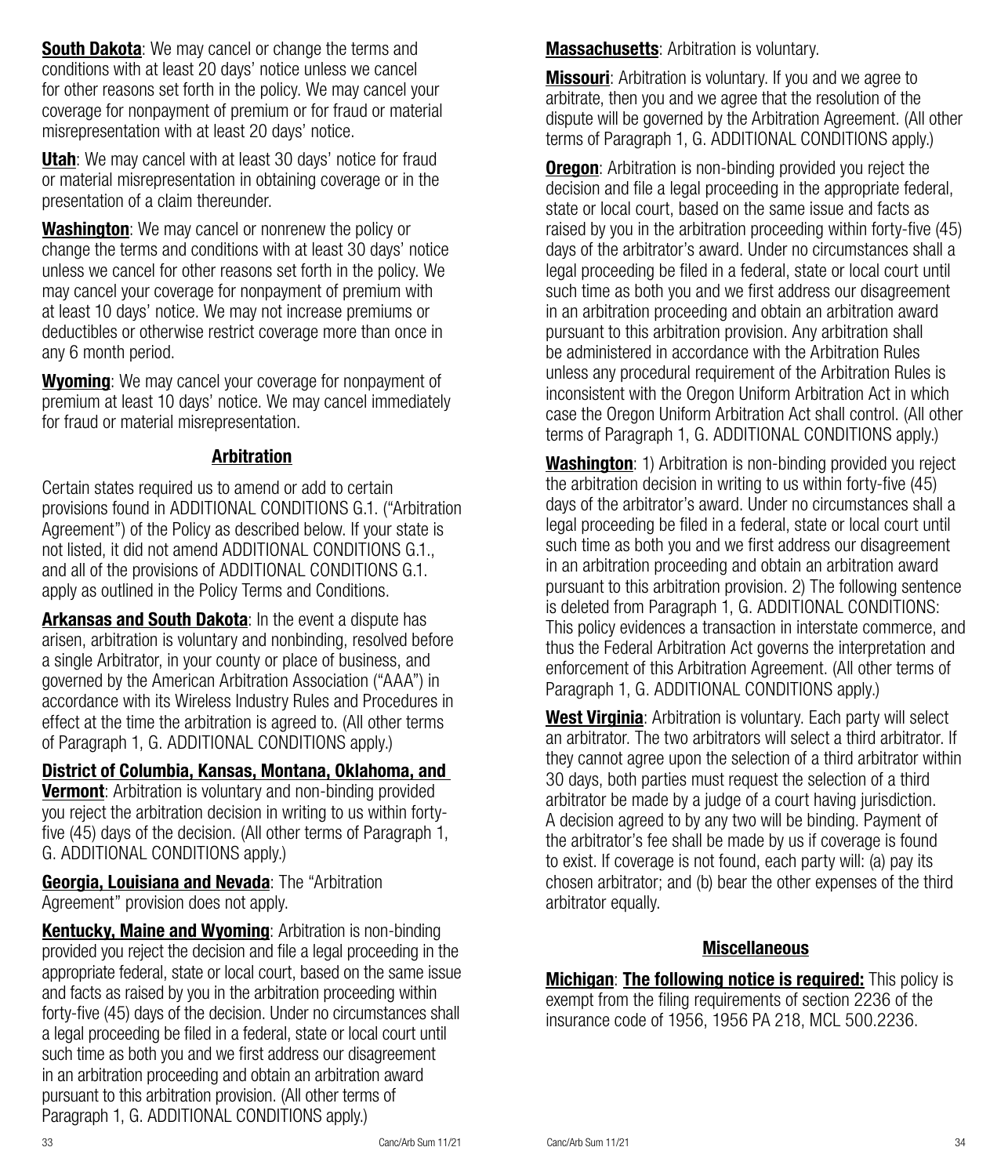## Service Contract

Not available in Florida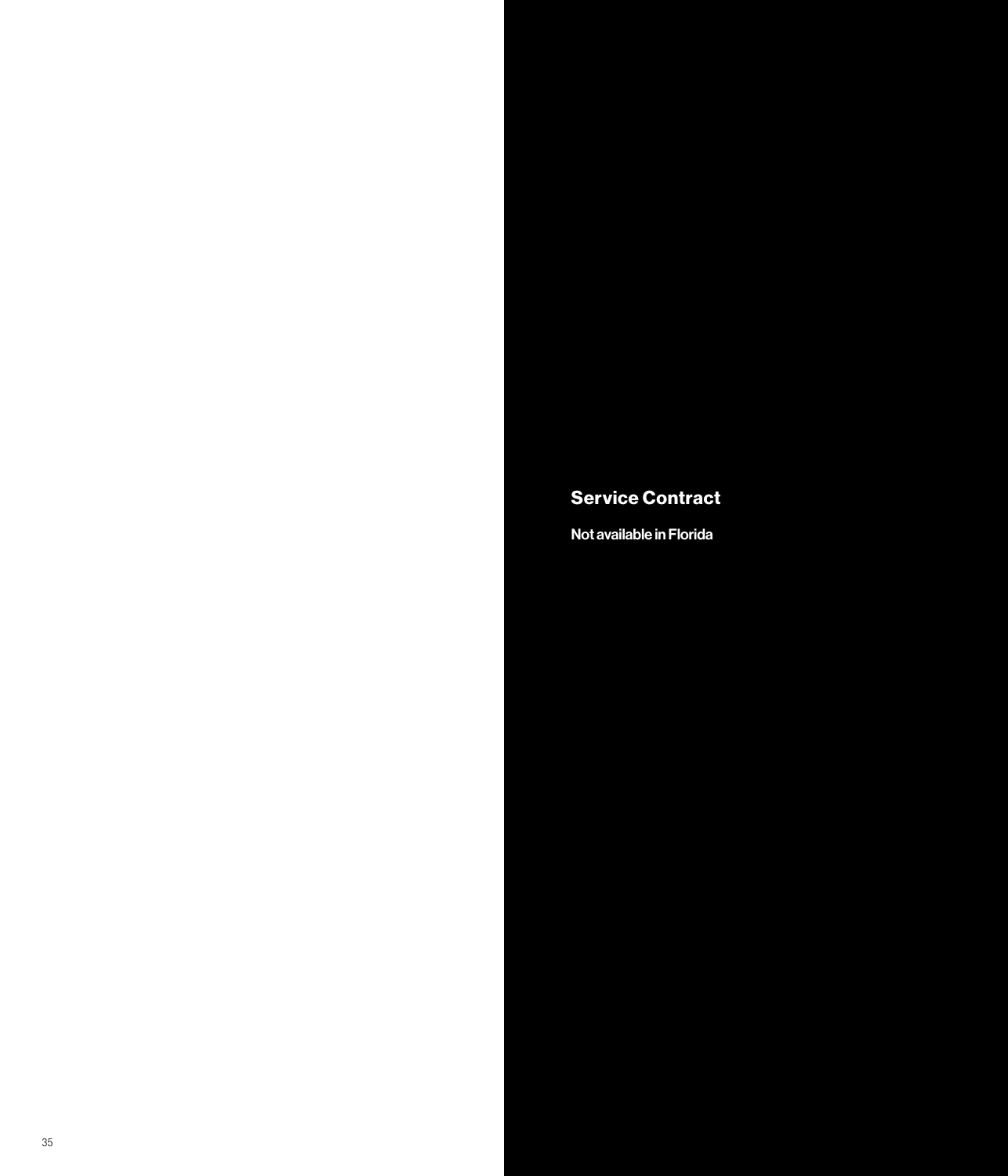## SERVICE CONTRACT

#### I. FEE:

You will be billed a monthly fee in the amount of \$4.15, in advance, to receive this Service Contract unless you purchase this protection as part of a program bundle. If you purchase this protection as a part of a program bundle, your charges will be as listed below:

| <b>Program</b><br><b>Name</b>                                            | Program<br>Price               | <b>Service</b><br><b>Contract</b><br><b>Price</b> |
|--------------------------------------------------------------------------|--------------------------------|---------------------------------------------------|
| <b>Total</b><br><b>Equipment</b><br><b>Coverage</b>                      | \$8.40, \$10.15, or<br>\$11.40 | \$4.15                                            |
| Verizon Mobile<br><b>Protect</b>                                         | \$14 or \$17                   | \$4.15                                            |
| <b>Verizon Protect</b><br><b>Business</b>                                | \$20                           | \$4.15                                            |
| <b>Total Mobile</b><br><b>Protection for</b><br><b>Business</b>          | \$13 or \$16                   | \$4.15                                            |
| <b>Verizon Mobile</b><br><b>Protect</b><br><b>Multi-Device</b>           | \$50                           | \$10.65<br>$(3-10$ lines)                         |
| Total Mobile<br><b>Protection</b><br><b>Multi-Device</b><br>for Business | \$49<br>$(3-10$ lines)         | \$10.65<br>$(3-10$ lines)                         |
|                                                                          | \$149<br>(11-24 lines)         | \$33.90<br>$(11-24$ lines)                        |
|                                                                          | \$299<br>(25-49 lines)         | \$55.35<br>(25-49 lines)                          |

The fee for this Service Contract is based on the device protection program you select.

Verizon Wireless may change the monthly charge, the administration, or the terms and conditions of this Service Contract from time to time upon thirty (30) days written notice to you. Your continued payment of the charges, after such notice, constitutes your acceptance of any changes. If you change your protection program selection, the fee may change. PLEASE REFER TO SECTION XII. OF THIS SERVICE CONTRACT FOR STATE SPECIFIC PROVISIONS THAT MAY APPLY TO YOU.

## II. WHAT THIS SERVICE CONTRACT COVERS:

During the term of the Service Contract, Verizon Wireless will pay for the cost of expedited shipping of your individually owned wireless device (hereinafter the "Product") in the event you require a replacement. If there is a defect (including pre-existing) in the material and/or workmanship of your Product after the original equipment manufacturer's warranty, and the Product has been subject only to normal use and service, Verizon Wireless agrees to, at its sole discretion, repair it, or replace it with a device of comparable kind and quality at no charge, provided that you return it in accordance with the terms of this Service Contract. If failure occurs in the Product's battery due to defect in the material and/or workmanship, after the original equipment manufacturer's warranty, Verizon Wireless will repair, or at its sole option, replace, the battery. The replacement device you receive may be a new or reconditioned device of equal or comparable value to the Product. Non-original manufacturer's parts may be used in reconditioned devices or in covered repairs. All Products replaced by Verizon Wireless shall become the property of Verizon Wireless. THIS SERVICE CONTRACT COVERS THE WIRELESS DEVICE ONLY AND NOT ITS ACCESSORIES, INCLUDING THOSE CONTAINED WITHIN THE PRODUCT IN THE ORIGINAL PACKAGING FROM THE ORIGINAL EQUIPMENT MANUFACTURER.

## III. WHAT THIS SERVICE CONTRACT DOES NOT COVER:

- A. Defects or damage resulting from use of the Product in other than its normal and customary manner;
- B. Defects or damage from misuse, abuse, accident or neglect;
- C. Defects or damage from improper operation, maintenance, installation, adjustment or any alteration or modification of any kind;
- D. Products disassembled or repaired in such a manner as to adversely affect performance or prevent adequate inspection and testing to verify any claim;
- E. Products with labels removed or illegible serial numbers;
- F. Defects or damage due to spills of or immersion in food or liquid:
- G. Scratches on all plastic surfaces and externally exposed parts resulting from normal use;
- H. Damage resulting from normal wear and tear;
- I. Defects or damage covered by the original equipment manufacturer's warranty; and/or
- J. Damage caused by abuse, intentional acts, or the use of the Product in a manner inconsistent with the use for which it was designed, intended or advised by the original equipment manufacturer or that would void such manufacturer's warranty.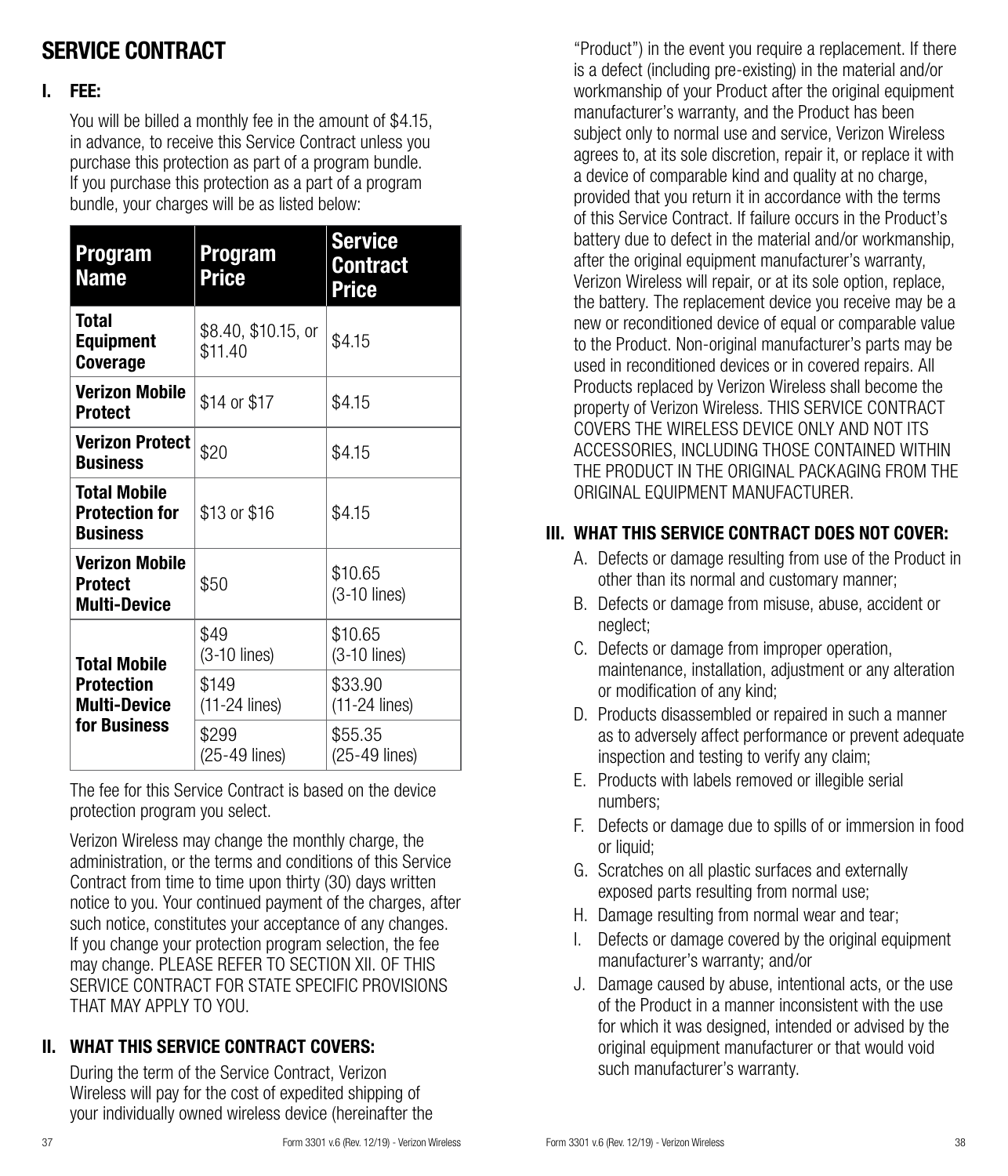## IV. HOW LONG THIS SERVICE CONTRACT LASTS:

Verizon Wireless will provide the benefits described in Paragraph ll. beginning on the date your Verizon Wireless service is activated on the Product and the services under this Service Contract are added to your account, and will continue to provide such benefits on a month-to-month basis for as long as you subscribe to this program or for the duration of your continuous active service with Verizon Wireless using the Product, whichever occurs first. Activation will be deemed to be no later than fifteen (15) days from the date of delivery of the Product to you, the owner.

## V. HOW TO GET YOUR PRODUCT REPAIRED OR REPLACED UNDER THIS SERVICE CONTRACT:

At Verizon Wireless' sole discretion, claim fulfillment will be provided at select Verizon Wireless operated retail stores, or by calling Verizon Wireless at (800) 922-0204 (toll free from a landline phone). Your Product may be repaired or replaced at a Verizon Wireless Authorized Repair Facility. If there are no Verizon Wireless Authorized Repair Facilities available in your area, Verizon Wireless will provide you with a replacement device. In the event Verizon Wireless arranges for the repair of the Product, you may be required to deliver your Product for repair as directed by Verizon Wireless. If Verizon Wireless arranges for the replacement of your Product, the replacement device will be shipped directly to you within five (5) business days, or you may be required to pick-up the replacement device at a Verizon Wireless retail location in your area. Once you receive your replacement device, you must return your defective Product to Verizon Wireless in the shipping package we include with the replacement device within five (5) days. If you do not return your defective Product or if you return a Product that is not covered pursuant to Section III of this Service Contract, you will be charged up to the full retail price of the replacement device, which may exceed \$800. However, if you are notified by us that your Product is damaged due to something that is not covered by this Service Contract, you may return the replacement device to Verizon Wireless in the shipping package it came in to avoid being charged the value of the replacement device. Replacement devices and accessories returned must be in like-new condition to avoid being charged a fee.

## VI. REQUIRED CLAIM SERVICE FEE:

For covered claims, a non-refundable claim service fee, and any applicable taxes, is payable at the time of claim, as set forth in the schedule below:

## Repair and Replacement Fees **Repair:**  $\qquad \qquad$  \$0 Replacement: Tier 1 Smartphones and Watches  $\frac{1}{3}49$ Tier 2 Smartphones, Watches and **Tablets** \$49 Tier 3 Smartphones, Watches, Tablets and Basic Phones  $$0$

#### VII. YOUR OBLIGATIONS UNDER THIS SERVICE CONTRACT:

You must use the Product in a normal way; you must protect against further damage to the Product if there is a covered defect; you must follow the Product's instruction manual.

## VIII. HOW AND WHEN YOU OR WE MAY TERMINATE THIS SERVICE CONTRACT:

Subject to any State Specific Requirements set forth in Section XII, we may terminate this Service Contract at any time. You may terminate this Service Contract at any time by visiting any Verizon Wireless operated retail location, calling (800) 922-0204 (toll free from a landline phone), or by visiting the MyVerizon page at verizonwireless.com and requesting cancellation. If your wireless service with Verizon Wireless is terminated or expires for any reason, you will be deemed to have terminated this Service Contract. If Verizon Wireless terminates this Service Contract you will receive a prorated refund of the most recent monthly fee paid. Cancellation of this Service Contract by Verizon Wireless will be effective no less than thirty (30) days after you receive notice of cancellation. The notice will state the effective date of and reason for cancellation. If you terminate this Service Contract within thirty (30) days of activation of service or other authorized enrollment under this Service Contract plan, whichever is later, and no claim has been made hereunder you will receive a full refund of any amounts paid for it. If you cancel this Service Contract within this time period we will provide you with a refund no later than thirty (30) days after you notify us that you wish to cancel. If we do not provide the refund to you within this time period, you are entitled to receive a refund in the amount of what you paid, plus an extra ten percent (10%) for each month in which the refund is not provided to you. If you terminate this Service Contract more than thirty (30) days after activation of service or other authorized enrollment under this Service Contract plan, whichever is later, or if a claim has been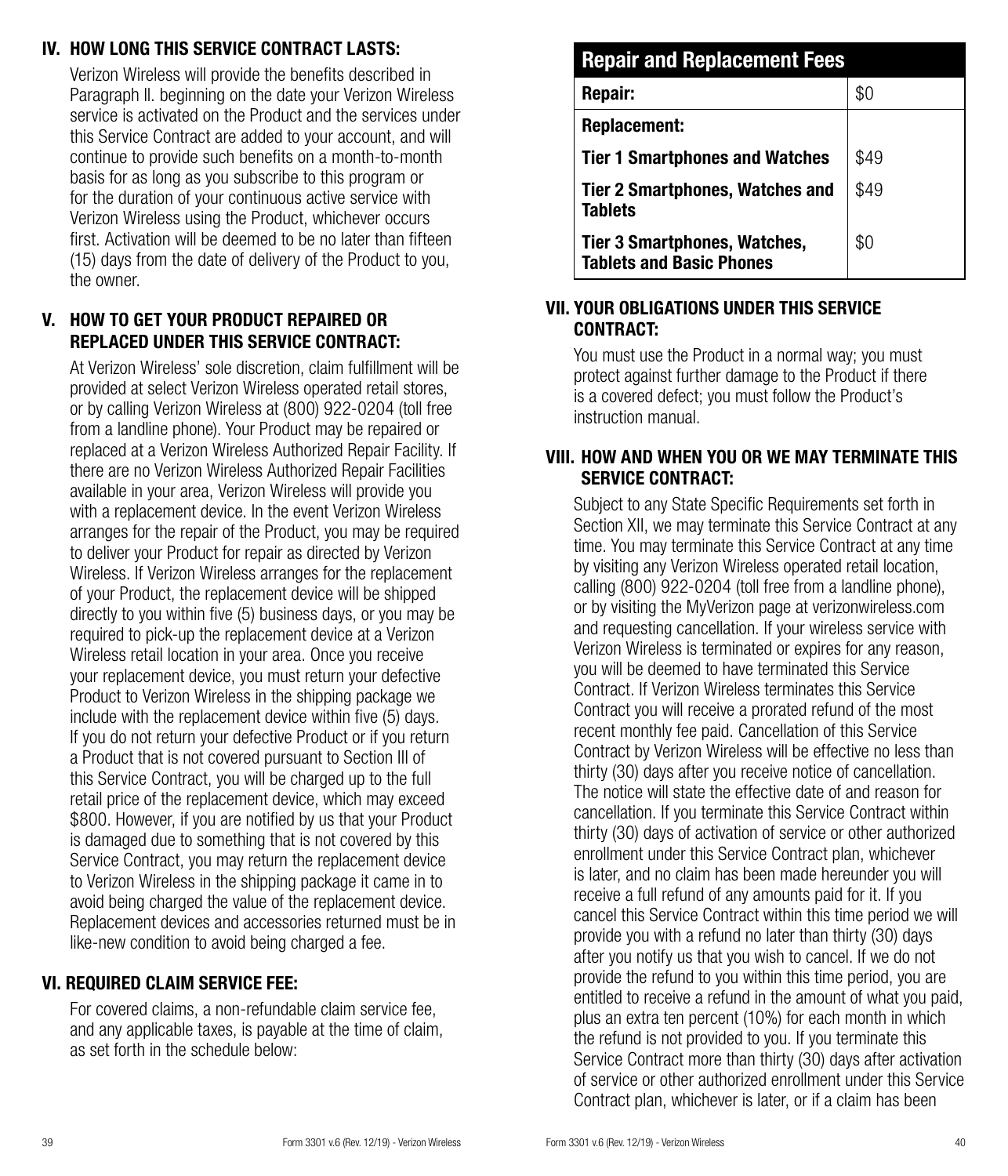paid during that period, you will receive a prorated refund of the most recent monthly fee paid.

## IX. OTHER CONDITIONS:

This Service Contract is extended to the original owner only and may not be assigned or transferred to a subsequent owner. This is Verizon Wireless' complete Service Contract for your Product. Verizon Wireless assumes no obligation or liability for additions or modifications to this Service Contract unless made in writing and signed by an officer of Verizon Wireless. Verizon Wireless does not warrant the installation, maintenance or service of the Product, accessories, removable batteries or parts.

- A. Verizon Wireless is not responsible in any way under this Service Contract for any ancillary/peripheral equipment attached to or used in connection with the Product, or for operation of the Product with any ancillary/peripheral equipment. All such equipment is expressly excluded from this Service Contract. Furthermore, Verizon Wireless is not responsible for any damage to the Product resulting from the use of ancillary/peripheral equipment not included with the Product in the original packaging from the original equipment manufacturer.
- B. When the Product is used in conjunction with ancillary/ peripheral equipment not included with the Product in the original packaging from the original equipment manufacturer, Verizon Wireless does not warrant and shall not supply service in connection with the operation of the Product/peripheral/ancillary combination, and Verizon Wireless will honor no claim where the Product is used in such a combination and it is determined by Verizon Wireless that there is no fault with the Product. Verizon Wireless specifically disclaims any responsibility for any damage caused in any way by the use of Product accessories/peripherals (specific examples include, but are not limited to, batteries, chargers, adapters and power supplies) when such accessories/peripherals are not included with the Product in the original packaging from the original equipment manufacturer.
- C. IN NO EVENT SHALL VERIZON WIRELESS BE LIABLE FOR DAMAGES IN EXCESS OF THE PURCHASE PRICE OF THE PRODUCT OR ANY REPLACEMENT PRODUCT PROVIDED HEREUNDER, FOR ANY LOSS OF USE, LOSS OF TIME, INCONVENIENCE, COMMERCIAL LOSS, LOST PROFITS OR SAVINGS OR OTHER INCIDENTAL, SPECIAL, OR CONSEQUENTIAL DAMAGES OR PUNITIVE DAMAGES OR ATTORNEYS' FEES ARISING OUT OF THE USE OR INABILITY TO USE SUCH PRODUCT, TO THE FULL EXTENT SUCH MAY BE DISCLAIMED BY LAW.

## X. GENERAL PROVISIONS:

- A. This Service Contract sets forth our responsibilities regarding the Product. Repair or replacement of the Product, as described herein, is your exclusive remedy. THIS DOCUMENT IS NOT A WARRANTY OR INSURANCE.
- B. Obligations of Verizon Wireless under this Service Contract are backed by the full faith and credit of Verizon Wireless.

## XI. OTHER RIGHTS:

This Service Contract gives you specific legal rights. You may have additional rights that vary from state to state.

#### HOW DO I RESOLVE DISPUTES WITH VERIZON?

#### WE HOPE TO MAKE YOU A HAPPY CUSTOMER, BUT IF THERE'S AN ISSUE THAT NEEDS TO BE RESOLVED, THIS SECTION OUTLINES WHAT'S EXPECTED OF BOTH OF US.

YOU AND VERIZON BOTH AGREE TO RESOLVE DISPUTES ONLY BY ARBITRATION OR IN SMALL CLAIMS COURT. YOU UNDERSTAND THAT BY THIS AGREEMENT YOU ARE GIVING UP THE RIGHT TO BRING A CLAIM IN COURT OR IN FRONT OF A JURY. WHILE THE PROCEDURES MAY BE DIFFERENT, AN ARBITRATOR CAN AWARD YOU THE SAME DAMAGES AND RELIEF, AND MUST HONOR THE SAME TERMS IN THIS AGREEMENT, AS A COURT WOULD. IF THE LAW ALLOWS FOR AN AWARD OF ATTORNEYS' FEES, AN ARBITRATOR CAN AWARD THEM TOO. WE ALSO BOTH AGREE THAT:

- (1) THE FEDERAL ARBITRATION ACT APPLIES TO THIS AGREEMENT. EXCEPT FOR SMALL CLAIMS COURT CASES, ANY DISPUTE THAT IN ANY WAY RELATES TO OR ARISES OUT OF THIS AGREEMENT OR FROM ANY EQUIPMENT, PRODUCTS AND SERVICES YOU RECEIVE FROM US (OR FROM ANY ADVERTISING FOR ANY SUCH PRODUCTS OR SERVICES), INCLUDING ANY DISPUTES YOU HAVE WITH OUR EMPLOYEES OR AGENTS, WILL BE RESOLVED BY ONE OR MORE NEUTRAL ARBITRATORS BEFORE THE AMERICAN ARBITRATION ASSOCIATION ("AAA") OR BETTER BUSINESS BUREAU ("BBB"). YOU CAN ALSO BRING ANY ISSUES YOU MAY HAVE TO THE ATTENTION OF FEDERAL, STATE, OR LOCAL GOVERNMENT AGENCIES, AND IF THE LAW ALLOWS, THEY CAN SEEK RELIEF AGAINST US FOR YOU. THIS AGREEMENT TO ARBITRATE CONTINUES TO APPLY EVEN AFTER YOU HAVE STOPPED RECEIVING SERVICE FROM US.
- (2) UNLESS YOU AND VERIZON AGREE OTHERWISE, THE ARBITRATION WILL TAKE PLACE IN THE COUNTY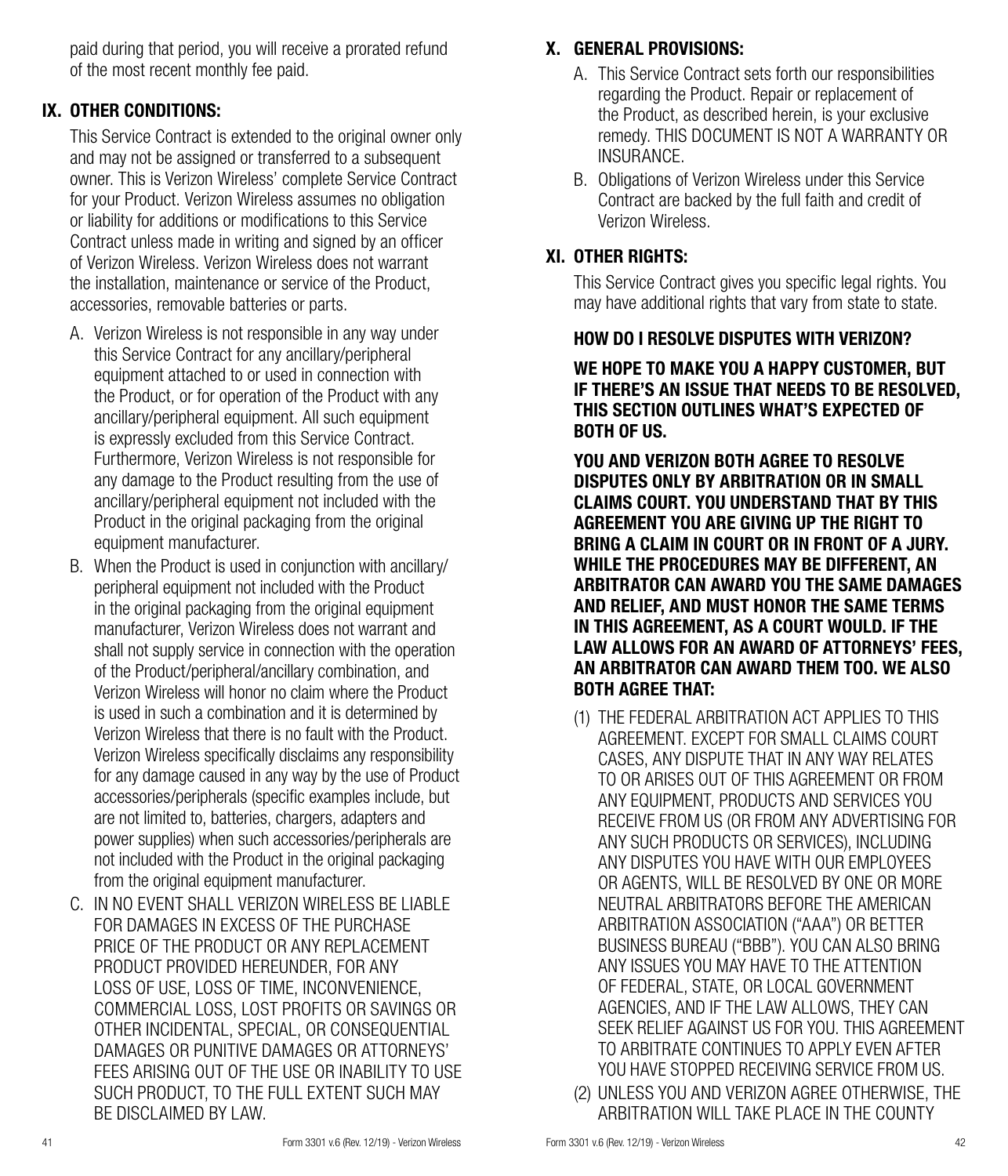OF YOUR BILLING ADDRESS. FOR CLAIMS OVER \$10,000, THE AAA'S CONSUMER ARBITRATION RULES WILL APPLY. FOR CLAIMS OF \$10,000 OR LESS, THE PARTY BRINGING THE CLAIM CAN CHOOSE EITHER THE AAA'S CONSUMER ARBITRATION RULES OR THE BBB'S RULES FOR BINDING ARBITRATION OR, ALTERNATIVELY, CAN BRING AN INDIVIDUAL ACTION IN SMALL CLAIMS COURT. YOU CAN GET PROCEDURES, RULES AND FEE INFORMATION FROM THE AAA (WWW.ADR. ORG), THE BBB (WWW.BBB.ORG) OR FROM US. FOR CLAIMS OF \$10,000 OR LESS, YOU CAN CHOOSE WHETHER YOU'D LIKE THE ARBITRATION CARRIED OUT BASED ONLY ON DOCUMENTS SUBMITTED TO THE ARBITRATOR, OR BY A HEARING IN PERSON OR BY PHONE.

- (3) THIS AGREEMENT DOESN'T ALLOW CLASS OR COLLECTIVE ARBITRATIONS EVEN IF THE AAA OR BBB PROCEDURES OR RULES WOULD. NOTWITHSTANDING ANY OTHER PROVISION OF THIS AGREEMENT, THE ARBITRATOR MAY AWARD MONEY OR INJUNCTIVE RELIEF ONLY IN FAVOR OF THE INDIVIDUAL PARTY SEEKING RELIEF AND ONLY TO THE EXTENT NECESSARY TO PROVIDE RELIEF WARRANTED BY THAT PARTY'S INDIVIDUAL CLAIM. NO CLASS OR REPRESENTATIVE OR PRIVATE ATTORNEY GENERAL THEORIES OF LIABILITY OR PRAYERS FOR RELIEF MAY BE MAINTAINED IN ANY ARBITRATION HELD UNDER THIS AGREEMENT. ANY QUESTION REGARDING THE ENFORCEABILITY OR INTERPRETATION OF THIS PARAGRAPH SHALL BE DECIDED BY A COURT AND NOT THE ARBITRATOR.
- (4) IF EITHER OF US INTENDS TO SEEK ARBITRATION UNDER THIS AGREEMENT, THE PARTY SEEKING ARBITRATION MUST FIRST NOTIFY THE OTHER PARTY OF THE DISPUTE IN WRITING AT LEAST 30 DAYS IN ADVANCE OF INITIATING THE ARBITRATION. NOTICE TO VERIZON SHOULD BE SENT TO VERIZON WIRELESS DISPUTE RESOLUTION MANAGER, ONE VERIZON WAY, 43N76, BASKING RIDGE, NJ 07920. THE NOTICE MUST DESCRIBE THE NATURE OF THE CLAIM AND THE RELIEF BEING SOUGHT. IF WE ARE UNABLE TO RESOLVE OUR DISPUTE WITHIN 30 DAYS, EITHER PARTY MAY THEN PROCEED TO FILE A CLAIM FOR ARBITRATION. WE'LL REIMBURSE ANY FILING FEE THAT THE AAA OR BBB CHARGES YOU FOR ARBITRATION OF THE DISPUTE. IF YOU PROVIDE US WITH SIGNED WRITTEN NOTICE THAT YOU CANNOT PAY THE FILING FEE, VERIZON WILL PAY THE FEE DIRECTLY TO THE AAA OR BBB. IF THAT ARBITRATION

PROCEEDS, WE'LL ALSO PAY ANY ADMINISTRATIVE AND ARBITRATOR FEES CHARGED LATER.

- (5) WE ALSO OFFER CUSTOMERS THE OPTION OF PARTICIPATING IN A FREE INTERNAL MEDIATION PROGRAM. THIS PROGRAM IS ENTIRELY VOLUNTARY AND DOES NOT AFFECT EITHER PARTY'S RIGHTS IN ANY OTHER ASPECT OF THESE DISPUTE RESOLUTION PROCEDURES. IN OUR VOLUNTARY MEDIATION PROGRAM, WE WILL ASSIGN AN EMPLOYEE WHO'S NOT DIRECTLY INVOLVED IN THE DISPUTE TO HELP BOTH SIDES REACH AN AGREEMENT. THAT PERSON HAS ALL THE RIGHTS AND PROTECTIONS OF A MEDIATOR AND THE PROCESS HAS ALL OF THE PROTECTIONS ASSOCIATED WITH MEDIATION. FOR EXAMPLE, NOTHING SAID IN THE MEDIATION CAN BE USED LATER IN AN ARBITRATION OR LAWSUIT. IF YOU'D LIKE TO KNOW MORE, PLEASE CONTACT US AT VERIZONWIRELESS.COM OR THROUGH CUSTOMER SERVICE. IF YOU'D LIKE TO START THE MEDIATION PROCESS, PLEASE GO TO VERIZONWIRELESS.COM OR CALL CUSTOMER SERVICE FOR A NOTICE OF DISPUTE FORM TO FILL OUT, AND MAIL, FAX OR EMAIL IT TO US ACCORDING TO THE DIRECTIONS ON THE FORM.
- (6) WE MAY, BUT ARE NOT OBLIGATED TO, MAKE A WRITTEN SETTLEMENT OFFER ANYTIME BEFORE THE ARBITRATION HEARING. THE AMOUNT OR TERMS OF ANY SETTLEMENT OFFER MAY NOT BE DISCLOSED TO THE ARBITRATOR UNTIL AFTER THE ARBITRATOR ISSUES AN AWARD ON THE CLAIM. IF YOU DON'T ACCEPT THE OFFER AND THE ARBITRATOR AWARDS YOU AN AMOUNT OF MONEY THAT'S MORE THAN OUR OFFER BUT LESS THAN \$5,000, OR IF WE DON'T MAKE YOU AN OFFER, AND THE ARBITRATOR AWARDS YOU ANY AMOUNT OF MONEY BUT LESS THAN \$5,000, THEN WE AGREE TO PAY YOU \$5,000 INSTEAD OF THE AMOUNT AWARDED. IN THAT CASE WE ALSO AGREE TO PAY ANY REASONABLE ATTORNEYS' FEES AND EXPENSES, REGARDLESS OF WHETHER THE LAW REQUIRES IT FOR YOUR CASE. IF THE ARBITRATOR AWARDS YOU MORE THAN \$5,000, THEN WE WILL PAY YOU ONLY THAT AMOUNT.
- (7) AN ARBITRATION AWARD AND ANY JUDGMENT CONFIRMING IT APPLY ONLY TO THAT SPECIFIC CASE; IT CAN'T BE USED IN ANY OTHER CASE EXCEPT TO ENFORCE THE AWARD ITSELF.
- (8) IF FOR SOME REASON THE PROHIBITION ON CLASS ARBITRATIONS SET FORTH IN SUBSECTION (3) CANNOT BE ENFORCED AS TO ALL OR PART OF A DISPUTE, THEN THE AGREEMENT TO ARBITRATE WILL NOT APPLY TO THAT DISPUTE OR PART OF THE DISPUTE.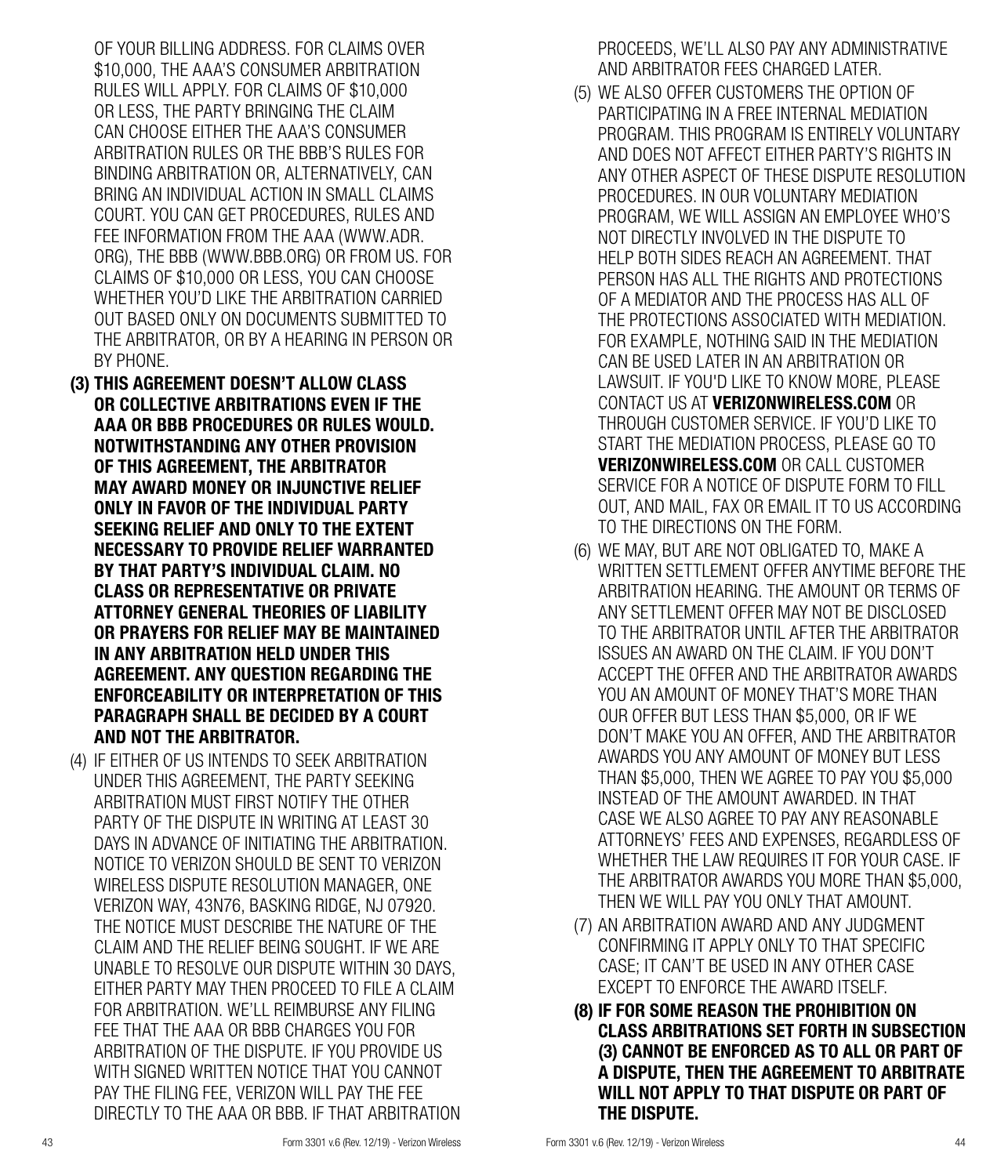(9) IF FOR ANY REASON A CLAIM PROCEEDS IN COURT RATHER THAN THROUGH ARBITRATION, YOU AND VERIZON AGREE THAT THERE WILL NOT BE A JURY TRIAL. YOU AND VERIZON UNCONDITIONALLY WAIVE ANY RIGHT TO TRIAL BY JURY IN ANY ACTION, PROCEEDING OR COUNTERCLAIM ARISING OUT OF OR RELATING TO THIS AGREEMENT IN ANY WAY. IN THE EVENT OF LITIGATION, THIS PARAGRAPH MAY BE FILED TO SHOW A WRITTEN CONSENT TO A TRIAL BY THE COURT.

## XII. STATE SPECIFIC PROVISIONS

- A. For residents of California, if you cancel this Service Contract thirty (30) days after receipt of this Service Contract, and no claim has been made hereunder you will receive a full refund of any amounts paid for it. If we fail to provide you with a refund within thirty (30) days of you notifying Verizon Wireless that you wish to cancel you are entitled to receive an extra ten percent (10%) for each month, or fraction thereof, in which your money is not refunded.
- B. For residents of Connecticut, you may file a claim with Liberty Mutual Insurance Company, 175 Berkeley Street, Boston, Massachusetts 02116 directly if Verizon Wireless fails to perform according to the terms hereof. The second Section VIII. is deleted and replaced with the following: "You may terminate this Service Contract at any time for any reason by visiting any Verizon Wireless operated retail location, calling (800) 922- 0204 (toll free from a landline phone), or by visiting the MyVerizon page at verizonwireless.com and requesting cancellation." Any disputes between Verizon Wireless and residents of Connecticut arising under this Service Contract shall be decided by an arbitration process. A written complaint containing a description of the dispute, the purchase price, and a copy of the Service Contract form can be mailed to: State of Connecticut, Insurance Department, P.O. Box 816, Hartford, CT 06142- 0816, Attn.: Consumer Affairs.
- C. For residents of Georgia, this Service Contract can only be terminated by Verizon Wireless before the expiration of the monthly term for fraud, material misrepresentation or your failure to pay amounts due hereunder. You may file a claim with Liberty Mutual Insurance Company, 175 Berkeley Street, Boston, Massachusetts 02116, directly if Verizon Wireless does not honor your claim within sixty (60) days after you filed your proof of loss. All cancellations will conform to OCGA 33-24-44. Section XI. of this Service Contract does not preclude you from bringing issues to the attention of federal, state, or local agencies or entities

of your dispute. Such agencies or entities may be able to seek relief on your behalf.

- D. For residents of Kentucky, you may file a claim with Liberty Mutual Insurance Company, 175 Berkeley Street, Boston, Massachusetts 02116, directly if Verizon Wireless does not honor your claim within sixty (60) days after you filed your proof of loss.
- E. For residents of Nevada, Verizon Wireless may not terminate this Service Contract before the expiration of the monthly term, if the Service Contract has been in effect for seventy (70) days, except if you: (1) fail to pay an amount when due; (2) commit fraud or make a material misrepresentation in obtaining this Service Contract, or in presenting a claim; or (3) perform any act or omission or violate any condition of this Service Contract after its effective date that substantially and materially increases the service required under this Service Contract. If we fail to pay the cancellation refund as stated in Section VIII., the penalty will be ten percent (10%) of the purchase price for each thirty (30) day period or portion thereof that the refund and any accrued penalties remain unpaid. In the event you do not receive satisfaction under this Service Contract, complaints or questions about this Service Contract may be directed to the Nevada Department of Insurance, telephone (888) 872-3234.
- F. For residents of New Hampshire: In the event you do not receive satisfaction under this contract, you may contact the New Hampshire Insurance Department at 21 South Fruit Street, Suite 14, Concord, New Hampshire 03301 or (603) 271-2261. Section XI. of this Service Contract is subject to Revised Statutes Annotated 542.
- G. For residents of New Mexico, Verizon Wireless may not terminate this Service Contract before the expiration of the monthly term, if the Service Contract has been in effect for seventy (70) days, except if you: (1) fail to pay an amount when due; (2) commit fraud or make a material misrepresentation in obtaining this Service Contract, or in presenting a claim; (3) are convicted of a crime that results in an increase in the service required under this Service Contract; or (4) perform any act or omission or violate any condition of this Service Contract that substantially and materially increases the service required under this Service Contract.
- H. For residents of New York, notwithstanding Section V. of this Service Contract, Verizon Wireless does not provide any repair or replacement services in its stores in New York City, New York. If you have any questions about repair or replacement services, contact Verizon Wireless at (800) 922-0204 (toll free from a landline phone).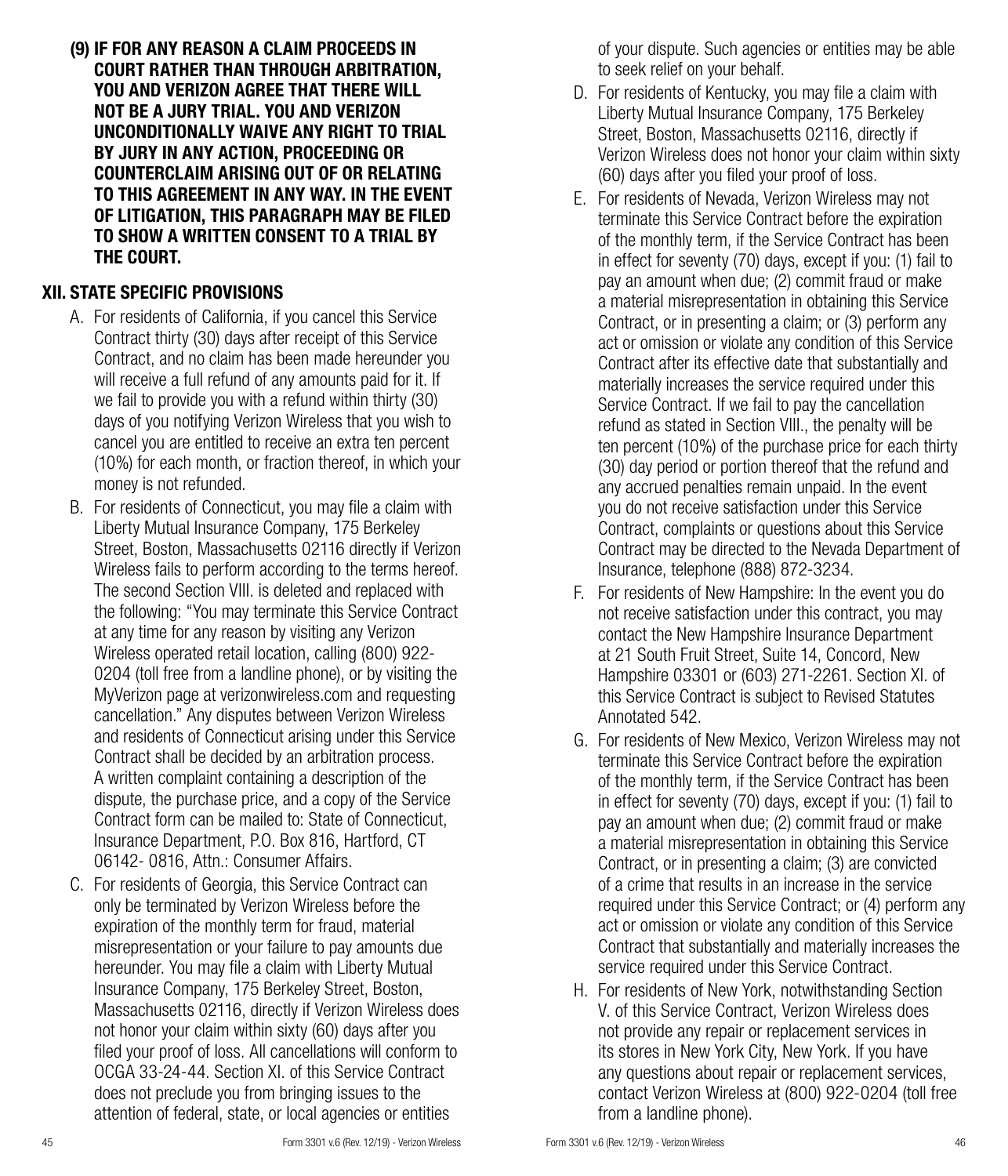- I. For residents of North Carolina, Verizon Wireless may terminate this Service Contract before the expiration of the monthly term only if you fail to pay an amount when due or you violate any term of this Service Contract. The purchase of this Service Contract is not required either to purchase or to obtain financing for the Product.
- J. For residents of Oklahoma, you may file a claim with Liberty Mutual Insurance Company, 175 Berkeley Street, Boston, Massachusetts 02116, directly if Verizon Wireless does not honor your claim within sixty (60) days after you filed your proof of loss.
- K. For residents of Oregon, Section XI. is replaced with the following: IN THE EVENT WE CANNOT RESOLVE ANY DISPUTE, YOU AND WE MAY, IN A SEPARATE AGREEMENT, CONSENT TO ARBITRATION. YOU AND VERIZON WIRELESS UNCONDITIONALLY WAIVE ANY RIGHT TO CLASS ACTIONS, CLASS OR COLLECTIVE ARBITRATIONS AND A TRIAL BY JURY IN ANY RELATED ACTION OR PROCEEDING. Any arbitration proceedings shall be conducted within the state of Oregon. ANY ARBITRATION OCCURRING UNDER THIS SERVICE CONTRACT SHALL BE ADMINISTERED IN ACCORDANCE WITH THE AAA RULES UNLESS ANY PROCEDURAL REQUIREMENT OF THE AAA RULES IS INCONSISTENT WITH THE OREGON UNIFORM ARBITRATION ACT IN WHICH CASE THE OREGON UNIFORM ARBITRATION ACT SHALL CONTROL AS TO SUCH PROCEDURAL REQUIREMENT.
- L. For residents of South Carolina, in the event of a dispute with us, you may contact the South Carolina Department of Insurance, Capital Center, 1201 Main Street, Suite 1000, Columbia, SC 29201 (800) 768-3467.
- M. For residents of Texas, if you cancel this Service Contract at any time Verizon Wireless will provide you with the refund due under this Service Contract no later than forty-five (45) days after you notify Verizon Wireless that you wish to cancel. If Verizon Wireless does not refund your money during this time period, you are entitled to receive the refund due, plus an extra ten percent (10%) for each month in which your money is not refunded. Unresolved complaints or questions concerning this Service Contract may be addressed to the Texas Department of Licensing and Regulation at P.O. Box 12157, Austin, Texas 78711 or (512) 463-6599.
- N. For residents of Virginia, if any promise made in the contract has been denied or has not been honored within 60 days after your request, you may contact the Virginia Department of Agriculture and Consumer Services, Office of Charitable and Regulatory Programs at www.vdacs.virginia.gov/food-extended-servicecontract-providers.shtml to file a complaint.
- O. For residents of Wisconsin, this Service Contract may only be terminated by Verizon Wireless before the expiration of the monthly term for nonpayment by you of any amount due hereunder, material misrepresentation by you, or a substantial breach of duties by you. In the event of a total loss of the Product that is not covered by a replacement under this Service Contract, you may cancel this Service Contract and you will receive a prorated refund of the most recent monthly fee paid. By agreeing to Section XI., YOU AND VERIZON WIRELESS BOTH AGREE TO RESOLVE SERVICE CONTRACT DISPUTES ONLY BY ARBITRATION OR SMALL CLAIMS COURT, AND UNCONDITIONALLY WAIVE ANY RIGHT TO CLASS OR COLLECTIVE ARBITRATIONS AND A TRIAL BY JURY IN ANY RELATED ACTION OR PROCEEDING. PLEASE SEE SECTION X.B. FOR OTHER IMPORTANT TERMS REGARDING ARBITRATION AFFECTING YOUR RIGHTS. THIS CONTRACT IS SUBJECT TO LIMITED REGULATION BY THE OFFICE OF THE COMMISSIONER OF INSURANCE. The first sentence of Section XI (1) is deleted in its entirety.
- P. For residents of Wyoming, Section XI. of this Service Contract is replaced with the following: IF THERE ARE DISPUTES BETWEEN YOU AND US THAT ARE NOT RESOLVED BY NEGOTIATIONS, YOU AND WE MAY IN A SEPARATE WRITTEN AGREEMENT VOLUNTARILY CONSENT TO ARBITRATION. ANY ARBITRATION PROCEEDINGS SHALL BE CONDUCTED WITHIN THE STATE OF WYOMING.

## SELLER:

The Provider of this contract who is financially and legally obligated to perform service is

Verizon Wireless Services, LLC One Verizon Way Basking Ridge, NJ 07920 1.800.922.0204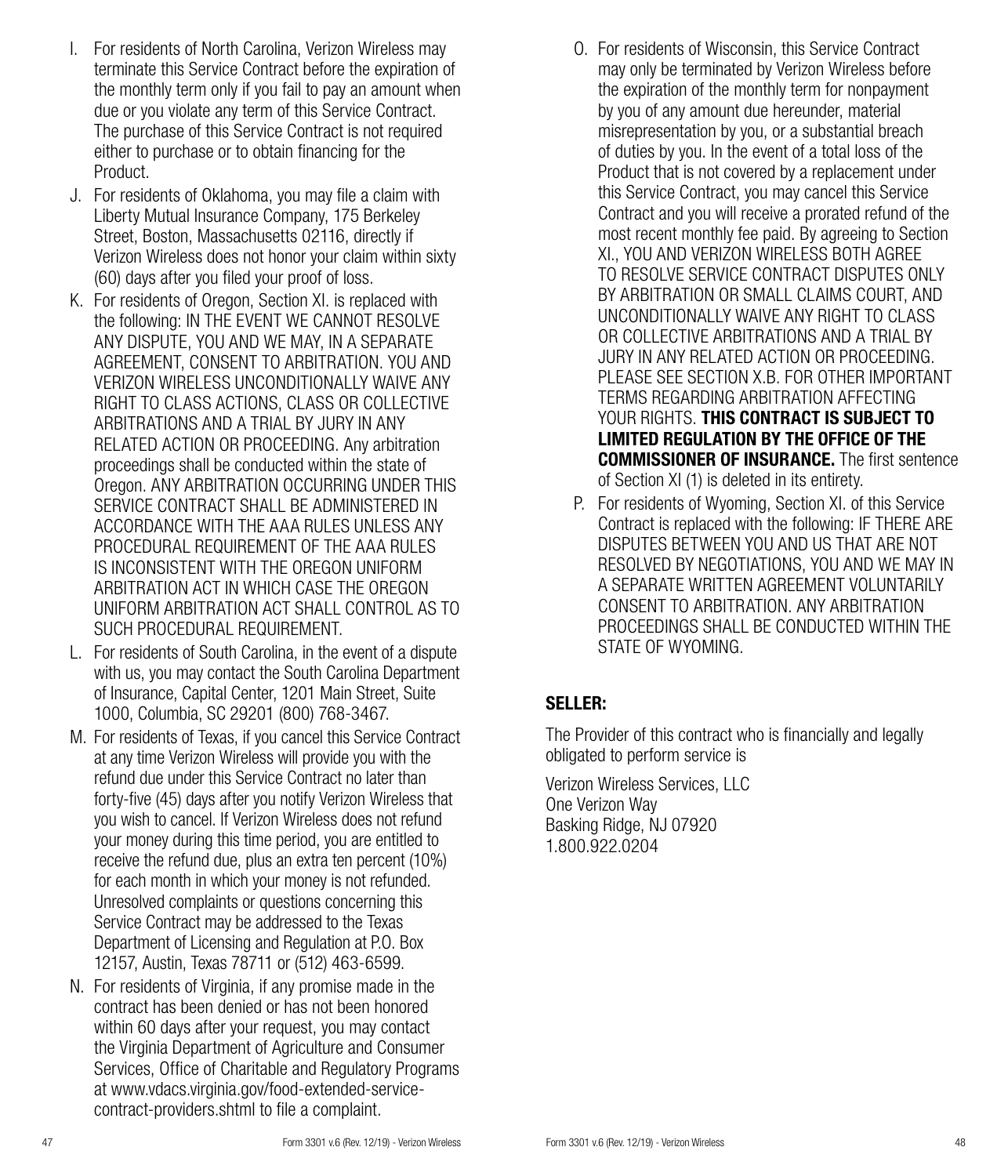Mobile Secure Terms of Service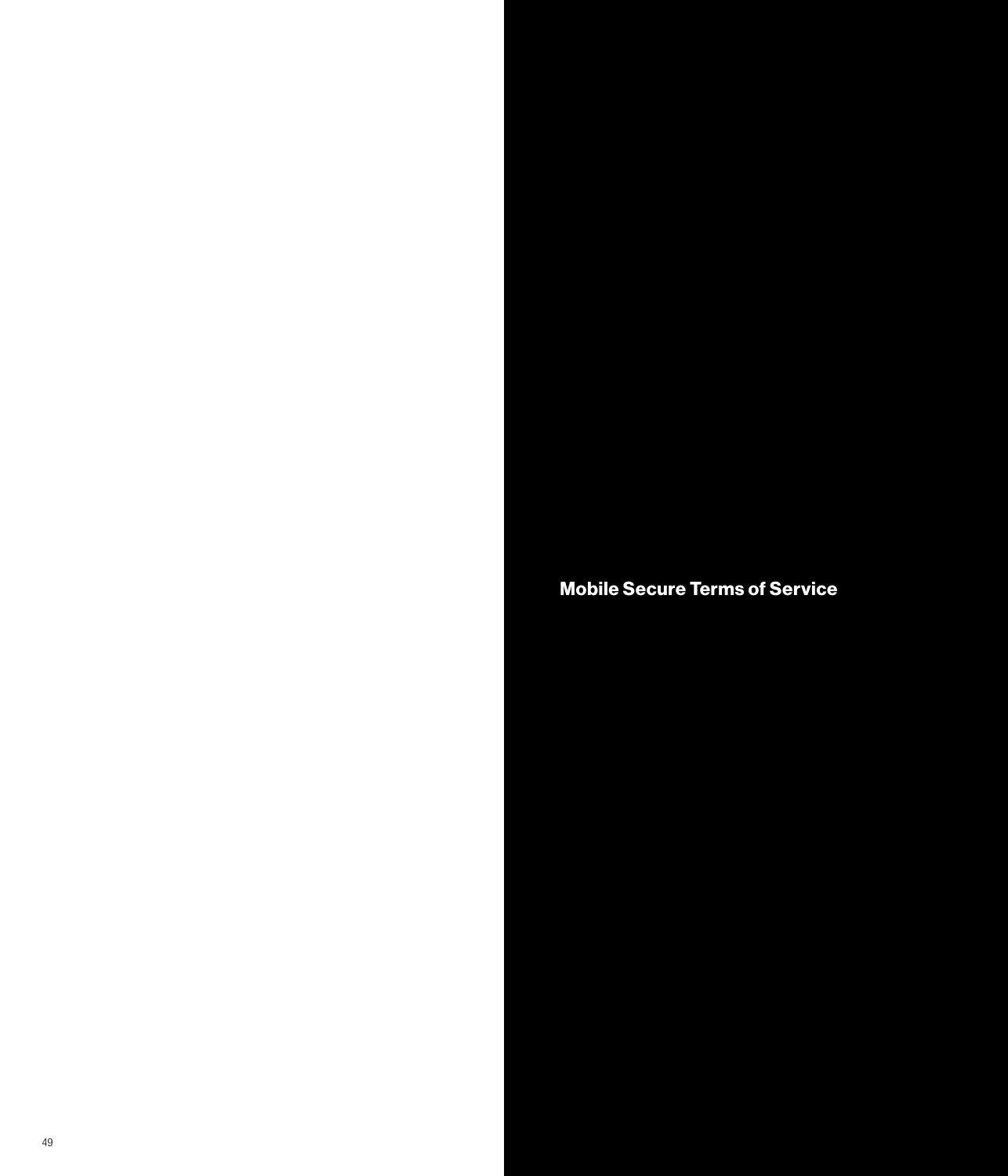## MOBILE SECURE TERMS OF SERVICE

The Mobile Secure (formerly known as Tech Coach) Terms of Service is a legal agreement between you, the end user (hereinafter, "You") and Cellco Partnership d/b/a Verizon Wireless (hereinafter, "Us" or "We"). Your use of Mobile Secure (the "Services") is subject to the Mobile Secure Terms of Service described below (the "Terms"); Your use is also subject to the Verizon Wireless Customer Agreement, including its mandatory binding arbitration provision, which is available at www.verizonwireless.com. Please read both these Terms and the Verizon Wireless Customer Agreement, and do not use the Services if You disagree with them. Additional information about the Services is available at www.verizonwireless.com.

#### Supported Devices & Use of Services.

We, directly or indirectly, will provide the Services in accordance with these Terms. The Services are available for devices associated with each line covered by Mobile Secure or a Verizon device protection option that includes Mobile Secure (such devices collectively referred to as "Supported Devices"). To use the Services, You must have an active Verizon Wireless account and a Supported Device, and You must provide Us with the wireless number associated with Your Supported Device when seeking Services. Data usage charges may apply to the Services, and You are solely responsible for their payment. In some circumstances, You may need to download certain apps or supply and/or purchase additional equipment or software to receive the full benefit of the Services, and You are responsible for the cost of that equipment or software.

**Scope of the Services.** The following Services are provided as described below:

#### *Technical Support Services.*

The Services include technical support provided by Tech Coaches for: (a) Your Supported Device(s) and the operating systems and software applications on it; and (b) the use of Your Supported Device(s) with other devices and services manufactured to be compatible with Your Supported Device(s) or intended to be connected to it (the "Technical Support Services").

The Technical Support Services do not include: (a) assistance with wireless network coverage issues, such as dropped calls/ data interruptions; (b) facilitating or activating over-the-air updates to operating systems, firmware, or other software on Your behalf; (c) diagnostic support unrelated to Your Supported Device; (d) modification of Original Equipment Manufacturer ("OEM") software; (e) installation of third-party software or OEM drivers not supported by the Supported Device; (f) setup, support or repair of computers, peripherals or home or wireless routers, modems or networks; (g) installation of non-sanctioned applications as determined by Us in our sole discretion; (h) data migration from computer device to computer device; or (i) assistance with specialized devices related to medical care, including but not limited to, emergency assistance/first responder devices.

#### *Tech Coach Mobile Application.*

The Technical Support Services include access to the Tech Coach Mobile Application (the "Tech Coach App") that is provided to You directly by Asurion Mobile Applications, LLC. The Tech Coach App provides several functions, including access to a Tech Coach who can provide Technical Support Services through click-to-call, click-to-chat, self-help information, and educational notifications; and may at a future date provide other features and benefits. The Tech Coach App is subject to a separate end-user license agreement available at www.phoneclaim.com/verizon/techcoachapp/terms/. The Tech Coach App end-user license agreement is independent of these Terms and the Verizon Wireless Customer Agreement.

#### *Security Advisor.*

The Services include access to Security Advisor, which provides expert support to help You proactively secure Your information and resolve security vulnerabilities to help protect you against online threats. Security Advisor experts are available to answer questions and provide content and tips to help you improve or solve security concerns. Security Advisor does not provide real-time notification of sensitive data exposure; virus/malware removal; home network hacking mitigation; or data loss management. To access such security and privacy tools included in the Services, You must download the Digital Secure Application ("Digital Secure App") using a smartphone. The make and model of Your Supported Device(s) may limit Your ability to access certain features of Digital Secure and therefore limit the scope of support provided by Security Advisor.

## *Device Refresh.*

The Services include access to Device Refresh services to optimize device functionality and performance of Supported Devices. Device Refresh services include device diagnostics; checkups for certain performance indicators, such as assessment of device speed, signal strength, and battery performance of Your Supported Device. The availability of these services is contingent on certain criteria, including device/model type and technician availability. These services are diagnostic only, and do not include troubleshooting, triage, repair or replacement services. Device Refresh services also include unlimited sanitization of Your Supported Device, case, screen and ports. Device Refresh services may be provided to You via web or at one of Our authorized repair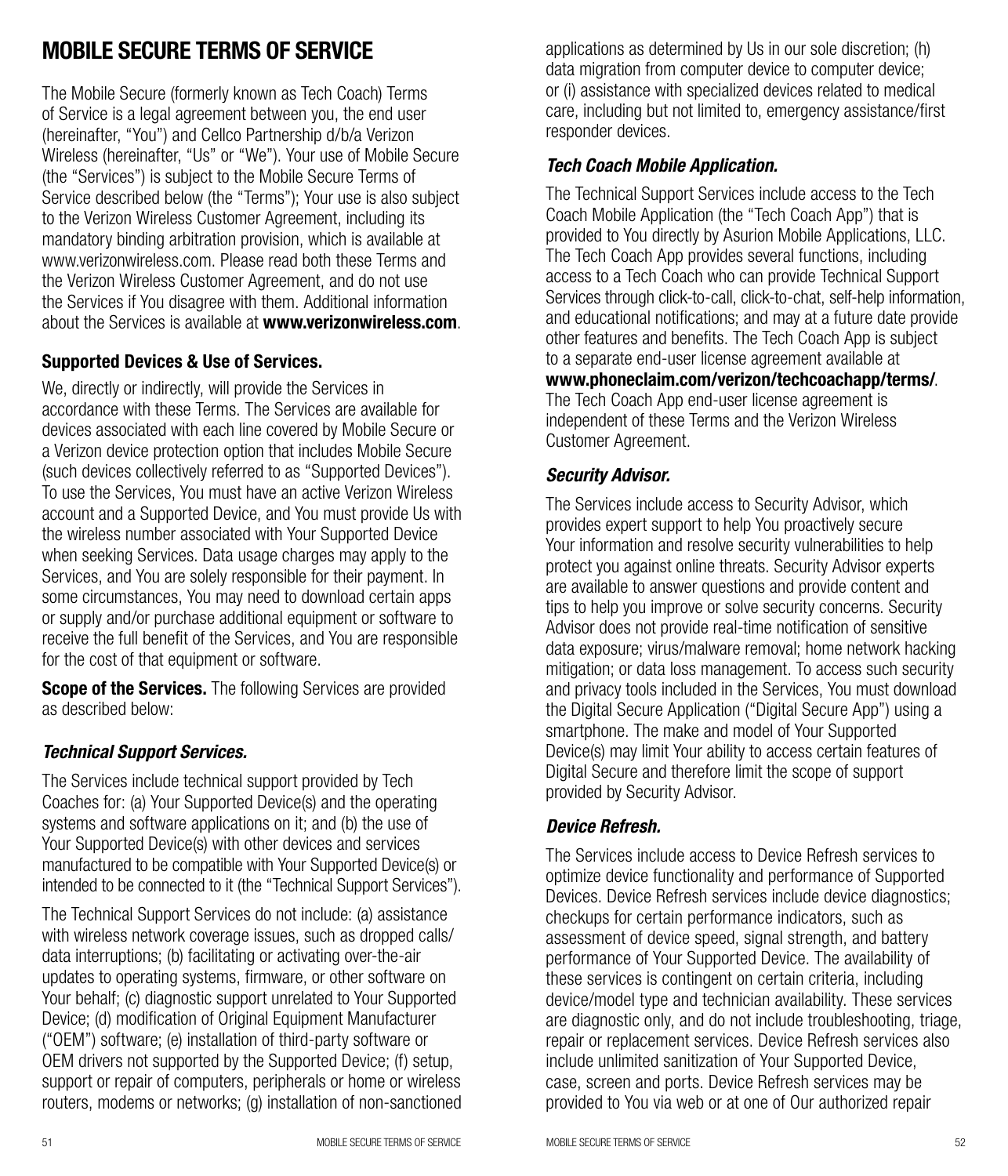locations, which are subject to change at any time. Visit https://www.asurion.com/verizon/ to learn more.

## *Same-Day Delivery and Setup.*

#### *Newly Purchased Devices.*

In select locations, if You purchase an eligible new device through verizon.com, You may be eligible for same-day delivery and device setup by a delivery and setup expert ("Setup Services"). Your eligibility for Setup Services will be presented to You at the time of device purchase and will be determined based on the following criteria: (1) Your requested delivery location; (2) device eligibility; (3) time of purchase (e.g., Setup Services must be offered and accepted by You by 3:00 p.m., Central Time); and (4) availability of a setup expert.

#### *Insurance Replacements.*

In select locations, if you file a claim for an eligible smartphone under the Wireless Phone Protection insurance program ("WPP") and are offered a replacement device, you may be eligible for Setup Services. Your eligibility for Setup Services under the WPP program will be determined based on the following criteria: (1) Your requested delivery location; (2) smartphone model eligibility; (3) time that Your WPP claim is filed and approved; and (4) availability of a setup expert. Only claims filed and approved by 4:00 p.m., local time, and that meet Our eligibility requirements, may receive a replacement device from a setup expert by 9 p.m., local time, on the same day the claim was filed and approved. Your Supported Device's eligibility for this Setup Service is determined at the time an insurance claim is made and approved. Setup Services are available in select locations and for select smartphones only. Check www.phoneclaim.com/verizon to determine if Your Supported Device is eligible and to determine locations where Setup Services are available.

## *Newly Purchased Devices & Insurance Replacements.*

Setup Services provided with same-day delivery for newly purchased devices or insurance replacements include device activation, data migration services and/or initial device configuration and connectivity. Setup Services will not include dismantling or installation of equipment unrelated to the replacement device. In order to be eligible for Setup Services, someone at least 18 years of age must be present at all times while the setup expert is on site and performing the requested Setup Services. The setup expert will contact You prior to delivering Your device and Setup Services to verify the delivery window. If You do not confirm Your availability for Your scheduled delivery and Setup Services, We reserve the right to cancel Your delivery and Setup Services. If eligible for Setup Services, You may be required to sign a consent form to perform the requested services prior to any services

being performed. You agree to provide a safe, non-threatening environment for the setup expert to perform the Setup Services. The setup expert has the right to terminate Setup Services if they feel that You are not complying with any requirements contained in these Terms or any consent provided prior to the initiation of the Setup Services. Setup Services will continue until completion only if completion can occur within a reasonable amount of time, reasonableness will be at the discretion of the setup expert. In the event the Setup Services are stopped prior to Your device setup being complete, You may continue the Setup Services by calling a Tech Coach expert or clicking on the Tech Coach App. Limitations and exclusions may apply.

#### *Security and Privacy Services.*

The Services also include access to Security and Privacy Services, including those provided by downloading the Digital Secure App. The Digital Secure App provides several tools including: (a) security monitoring of Your Supported Device with specific malware and virus prevention software; (b) safeguarding your data on public Wi-Fi access; (c) identification of select mobile apps that could access private information from your Supported Device and put your data at risk; (d) identity theft monitoring, using dark web surveillance; and (e) access to identity theft alerts and data recovery tools.

Download of the Digital Secure App is required, and customers must enroll in identity theft monitoring via the Digital Secure App. Only smartphones are eligible to download the Digital Secure App; but select features may also be accessed on tablets and computers. OS restrictions apply: Android 4.4+ & iOS 11+. The Digital Secure App is subject to additional terms and conditions available at https://www.verizon.com/ support/digital-secure-legal. The Digital Secure App terms and conditions are independent of these Terms and the Verizon Wireless Customer Agreement.

Verizon Wireless does not monitor all transactions and cannot protect against all identity theft. See Digital Secure App terms and conditions for limitations and exclusions. You should contact the three national credit bureaus (e.g., Equifax, Experian and TransUnion), to monitor Your credit report. You should always take steps to safeguard personal information to reduce chances of becoming a victim of identity theft.

Additional benefits, such as access to a security assessment of Your in home connectivity, may also be provided to you outside of the Digital Secure App.

## *Call Filtering Services.*

The Services also include access to enhanced Call Filtering Services including custom call controls available through the Verizon network and by downloading the Call Filter Application (the "Call Filter App"). The Call Filtering Services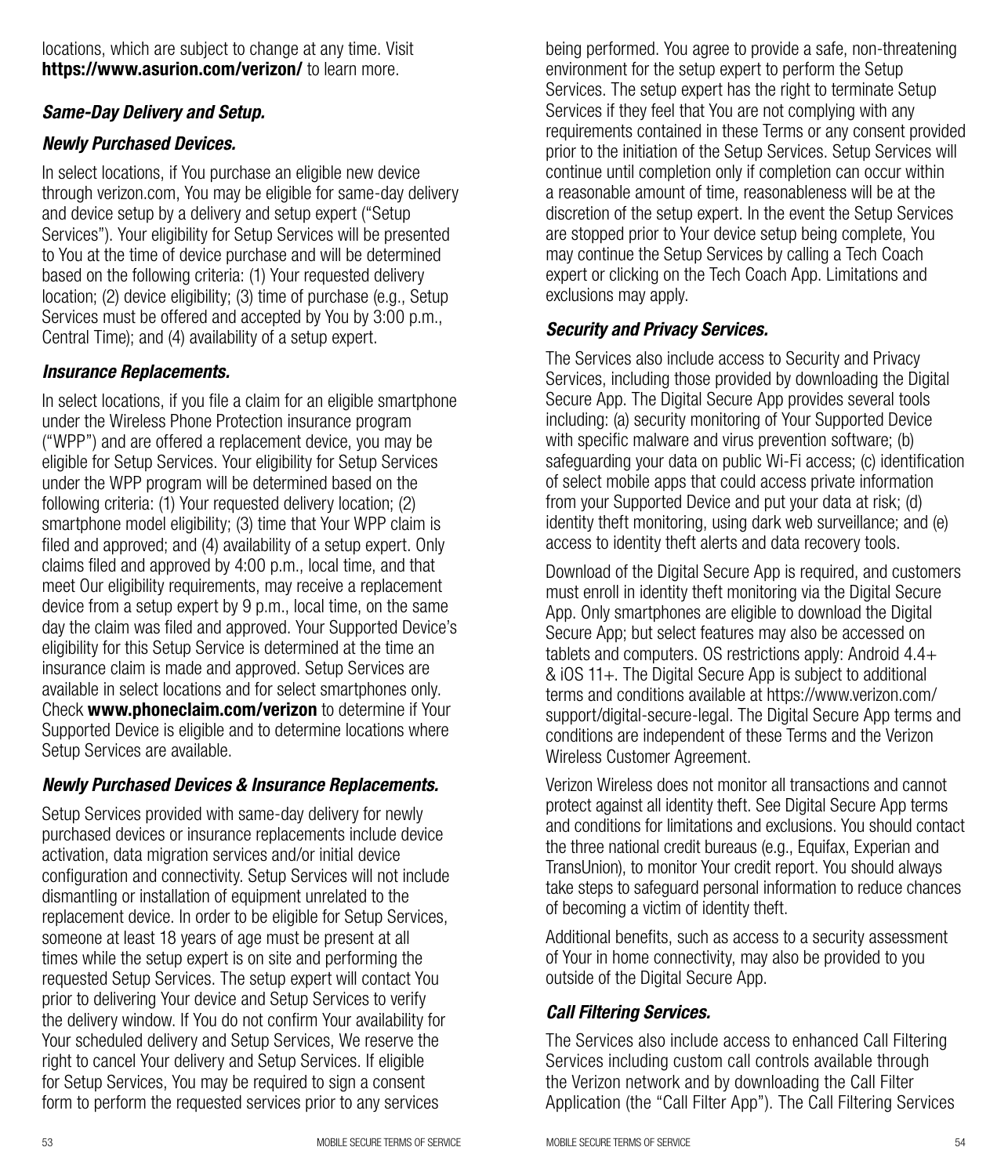include: (a) caller name ID; (b) real time spam alerts; (c) spam lookup and reporting tools; (d) call blocking; and (e) personal block lists. The Call Filtering Services are subject to additional terms and conditions available at https://www.verizon.com/support/call-filter-legal and are independent of these Terms and the Verizon Wireless Customer Agreement.

From time to time, Verizon Wireless may make available to You certain optional promotional offers that are separate from the Services.

## Your Responsibilities in Accessing the Services Backup of Software and Data.

You are responsible for backing up the software or data stored on Your Supported Device and other devices included in the Services. Verizon Wireless is not responsible for any loss, alteration or corruption of any software or data, and We may decline to provide Services to You if it is determined that You have not taken appropriate back-up measures. When providing Services, Tech Coach experts and/or Security Advisor experts may be required to remotely access Your Supported Device, including any data, videos, pictures, text messages or other content thereon. It is Your responsibility to remove any sensitive content on Your Supported Device to the extent You believe necessary to prevent access by Tech Coach experts and/or Security Advisor experts.

## Remote Access Applications.

To receive Services, You may be required to run certain software applications on Your Supported Device and other devices included in the Services ("Software"). The Software may include tools that allow Verizon Wireless to access Your device and any content stored thereon remotely. You agree to comply with the terms applicable to the Software, and in the event of a conflict between those terms and these Terms and the Verizon Wireless Customer Agreement, the Softwarespecific terms control with regard to the Software only. You acknowledge and agree that You will not copy or modify the Software or any other materials provided to You in connection with the Services.

#### Representations and Authorizations.

When seeking Services, You represent that You are the owner or an authorized user of the Supported Device or other devices included in the Services, as well as any software thereon, and We reserve the right to refuse to provide Services to You if We determine that You are not the owner or authorized user. When seeking Services, You: (a) expressly consent to Tech Coach experts and/or Security Advisor experts remotely accessing Your Supported Device, other devices included in the Services

and any data, videos, pictures, text messages or other content thereon (including content that may be personal, confidential or otherwise sensitive in nature); (b) expressly authorize Tech Coach experts and/or Security Advisor experts to effect changes to Your devices, to the extent necessary to provide the Services, and You acknowledge and agree that such changes may be permanent and irreversible; and (c) if eligible, and choose to have Your newly purchased or replacement device delivered to you same-day with Setup Services, expressly authorize a setup expert to deliver Your replacement device to Your home (or requested delivery location), and consent to a delivery and setup expert performing certain Setup Services in Your home (or requested delivery location), subject to this Agreement.

#### Passwords.

If You know or suspect that the passwords associated with or stored on Your Supported Device have been available to or accessed by anyone as a result of Your use of the Services, You should immediately change or reset those passwords.

## Claim Limitation.

Subject to the Arbitration provision in your Verizon Wireless Customer Agreement and unless otherwise allowed by applicable law, any claim related to the Services shall be brought within one (1) year of the events giving rise to the claim. Failure to assert any such claim during that time results in the claim being forever barred.

#### Other Important Information Concerning the Services

## Commercially Reasonable Efforts.

Verizon Wireless will use commercially reasonable efforts to provide the Services. This means that if We are unable to resolve Your issue after making commercially reasonable efforts, We have the right and discretion to refuse to take further efforts to do so. Additionally, in some instances, We may have limited information from vendors, manufacturers and developers, and We may not have the ability to obtain the proprietary or other information required to resolve Your issue. Some technical problems that You encounter may be the result of software or hardware errors not yet resolved by the vendors, manufacturers or developers of that software or hardware, in which case We may not be able to resolve Your issue. In those circumstances, You still are liable for any fees or charges associated with the Services.

#### Right to Terminate.

Verizon Wireless reserves the right to suspend or terminate Your use of the Services at any time and for any reason, including for abuse, excessive usage or failure to pay any fees or charges associated with the Services. We also reserve